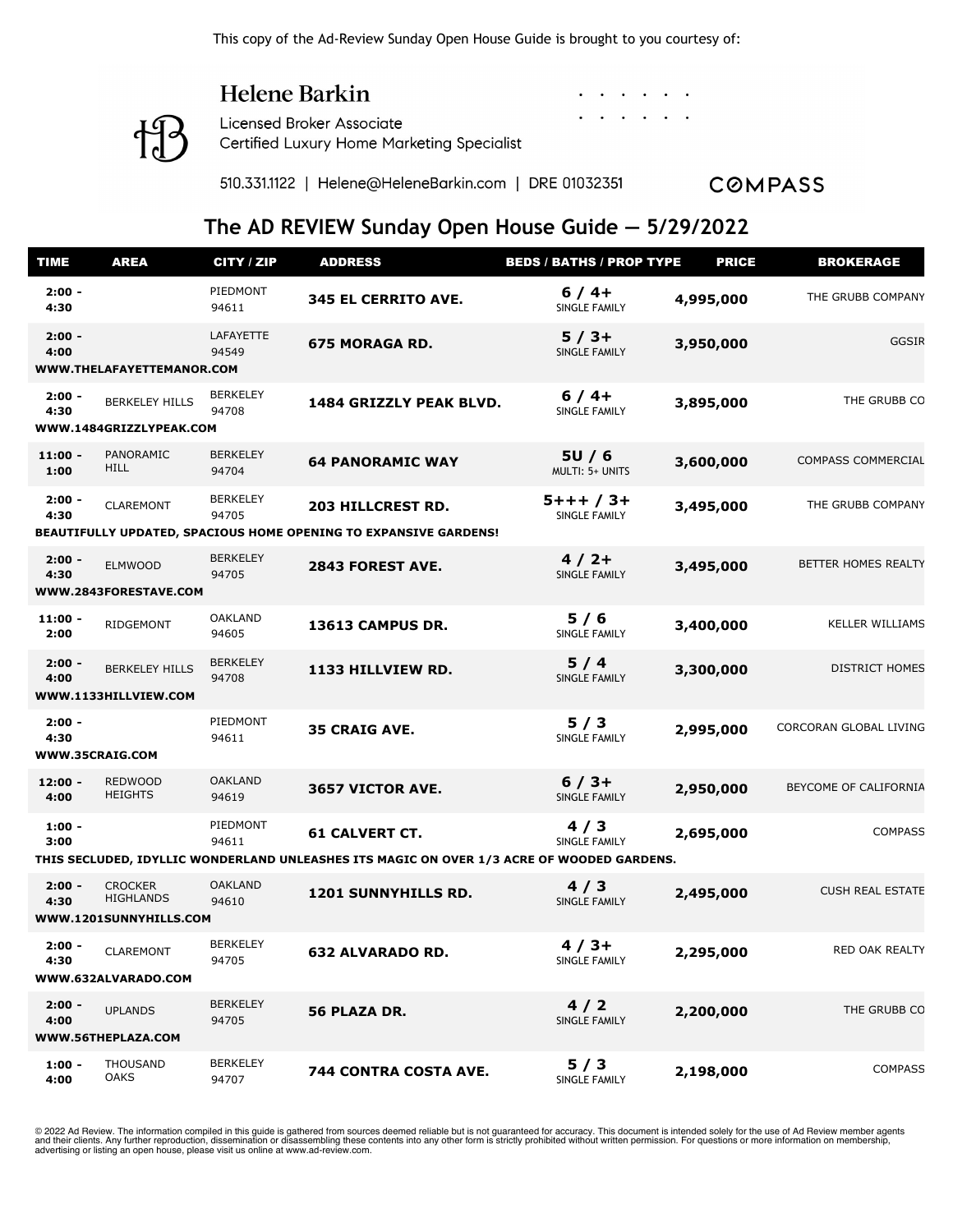| <b>TIME</b>                        | <b>AREA</b>                                              | CITY / ZIP                  | <b>ADDRESS</b>            | <b>BEDS / BATHS / PROP TYPE</b>  | <b>PRICE</b> | <b>BROKERAGE</b>                    |
|------------------------------------|----------------------------------------------------------|-----------------------------|---------------------------|----------------------------------|--------------|-------------------------------------|
| $11:00 -$<br>1:00                  | <b>ASHLAND</b>                                           | <b>SAN LEANDRO</b><br>94578 | 1493 - 166TH AVE.         | $5+u/$<br>MULTI: 5+ UNITS        | 2,195,000    | THE PINZA GROUP INC.                |
| $2:00 -$<br>4:00                   | <b>HARBOR BAY</b><br><b>ISLE</b><br>121SHANNONCIR.COM    | <b>ALAMEDA</b><br>94502     | <b>121 SHANNON CIR.</b>   | 4/3<br>SINGLE FAMILY             | 1,998,000    | THE GUNDERMAN GROUP -<br>KWL        |
| $1:00 -$<br>4:00                   | LAKE MERRITT                                             | <b>OAKLAND</b><br>94612     | 1555 LAKESIDE DR. #1      | $2/2$<br>CONDO                   | 1,998,000    | <b>COLDWELL BANKER</b>              |
| $2:00 -$<br>4:00                   | <b>GOLD COAST</b><br>WWW.1277CAROLINE.COM                | <b>ALAMEDA</b><br>94501     | 1277 CAROLINE ST.         | $5/3+$<br>SINGLE FAMILY          | 1,995,000    | THE GUNDERMAN GROUP -<br>KWL        |
| $2:00 -$<br>4:00                   | <b>UPPER</b><br><b>ROCKRIDGE</b>                         | <b>OAKLAND</b><br>94618     | 6191 OCEAN VIEW DR.       | $4/3+$<br>SINGLE FAMILY          | 1,995,000    | WINKLER REAL ESTATE GROUP           |
| $2:00 -$<br>4:00                   |                                                          | EL SOBRANTE<br>94803        | <b>2531 HEIDE CT.</b>     | 4/4<br>SINGLE FAMILY             | 1,985,000    | <b>BENJAMIN PITTENGER</b>           |
| $2:00 -$<br>4:30                   | <b>OAKLAND HILLS</b><br>WWW.3560BRUNELLDRIVE.COM         | <b>OAKLAND</b><br>94602     | 3560 BRUNELL DR.          | 3/3<br>SINGLE FAMILY             | 1,949,000    | <b>CUSH REAL ESTATE</b>             |
| $1:00 -$<br>4:00                   | <b>WEST BERKELEY</b>                                     | <b>BERKELEY</b><br>94710    | 2217 EIGHTH ST.           | 7/5<br>2 HOMES/1 LOT             | 1,948,000    | KITE HILL R.E.                      |
| $2:00 -$<br>4:00                   | <b>GLEN</b><br><b>HIGHLANDS</b><br>WWW.6098FAIRLANE.COM  | <b>OAKLAND</b><br>94611     | <b>6098 FAIRLANE DR.</b>  | $4+ / 3+$<br>SINGLE FAMILY       | 1,895,000    | WINKLER REAL ESTATE GROUP           |
| $2:00 -$<br>4:30                   | PIEDMONT<br>WWW.35WILDWOOD.COM                           | PIEDMONT<br>94610           | 35 WILDWOOD AVE.          | $3/2+$<br>SINGLE FAMILY          | 1,895,000    | <b>COMPASS</b>                      |
| $2:00 -$<br>4:00<br>WWW.50ALTA.COM | <b>BERKELEY HILLS</b>                                    | <b>BERKELEY</b><br>94708    | 50 ALTA RD.               | 5/4<br>SINGLE FAMILY             | 1,850,000    | <b>DISTRICT HOMES</b>               |
| $2:00 -$<br>4:30                   | WWW.141GREENBANK.COM                                     | PIEDMONT<br>94611           | <b>141 GREENBANK AVE.</b> | $3++/2+$<br><b>SINGLE FAMILY</b> | 1,809,000    | <b>COMPASS</b>                      |
| $2:00 -$<br>4:30                   | SEQUOYAH<br><b>HIGHLANDS</b><br>WWW.590ELYSIANFIELDS.COM | <b>OAKLAND</b><br>94605     | 590 ELYSIAN FIELDS DR.    | $4+ / 2+$<br>SINGLE FAMILY       | 1,799,000    | <b>GOLDEN GATE SOTHEBY'S INT</b>    |
| $2:00 -$<br>4:30                   | <b>HILLCREST</b><br><b>ESTATES</b>                       | <b>OAKLAND</b><br>94619     | 13225 SKYLINE BLVD.       | $3/2$<br>SINGLE FAMILY           | 1,799,000    | HOMESMART BAY AREA                  |
| $2:00 -$<br>4:00                   | WWW.6183SWAINLAND.COM                                    | <b>OAKLAND</b><br>94605     | <b>6183 SWAINLAND RD.</b> | $4+ / 4+$<br>SINGLE FAMILY       | 1,795,000    | THE GUNDERMAN GROUP -<br><b>KWL</b> |
| $2:00 -$<br>4:30                   | <b>CLAREMONT</b><br>WWW.15ETON.COM                       | <b>BERKELEY</b><br>94705    | 15 ETON CT.               | 4/3<br>SINGLE FAMILY             | 1,795,000    | THE GRUBB COMPANY                   |
| $2:00 -$<br>5:00                   | <b>NORTHBRAE</b><br>WWW.1350CARLOTTA.COM                 | <b>BERKELEY</b><br>94707    | <b>1350 CARLOTTA AVE.</b> | 3/3<br>SINGLE FAMILY             | 1,795,000    | <b>BERKSHIRE HATHAWAY</b>           |
| $2:00 -$<br>4:30                   |                                                          | PIEDMONT<br>94611           | <b>119 SUNNYSIDE AVE.</b> | 3/2<br>SINGLE FAMILY             | 1,788,000    | WOODMINSTER R.E.                    |
| $2:00 -$<br>4:30                   | <b>NORTH</b><br><b>OAKLAND</b>                           | <b>OAKLAND</b><br>94609     | 674 - 53RD ST.            | 3/1<br>SINGLE FAMILY             | 1,749,999    | CORCORANGL                          |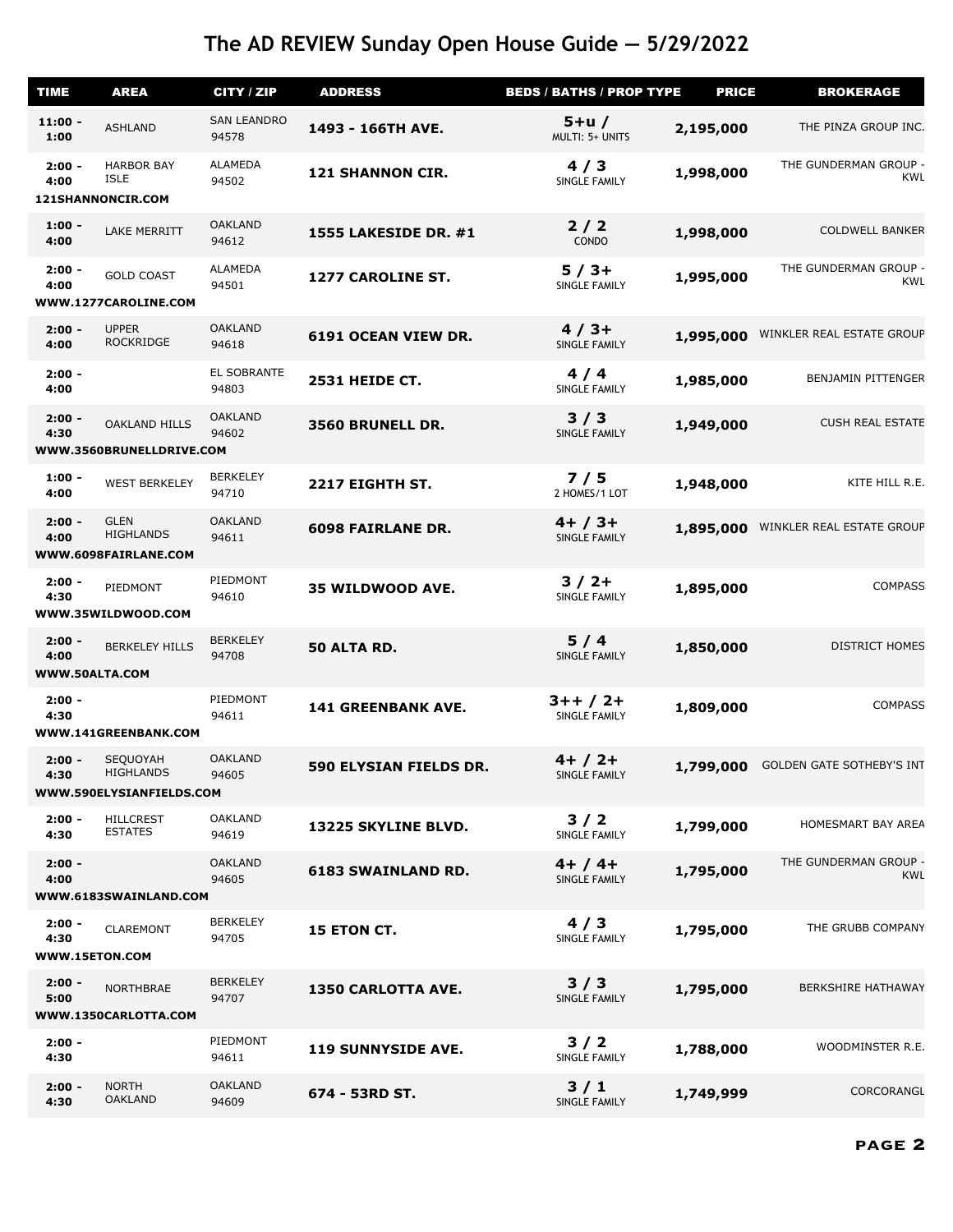| <b>TIME</b>       | <b>AREA</b>                                                | CITY / ZIP                   | <b>ADDRESS</b>                                                                                                                                 | <b>BEDS / BATHS / PROP TYPE</b> | <b>PRICE</b> | <b>BROKERAGE</b>             |
|-------------------|------------------------------------------------------------|------------------------------|------------------------------------------------------------------------------------------------------------------------------------------------|---------------------------------|--------------|------------------------------|
| $11:00 -$<br>1:00 | <b>UPPER</b><br><b>ROCKRIDGE</b>                           | <b>OAKLAND</b><br>94618      | <b>6135 BROADWAY</b>                                                                                                                           | $4/3+$<br>SINGLE FAMILY         | 1,749,000    | INTERO R.E. SERVICES         |
| $2:00 -$<br>4:30  | PARKRIDGE<br><b>ESTATES</b>                                | <b>OAKLAND</b><br>94619      | 5142 PARKRIDGE DR.                                                                                                                             | $4/3+$<br><b>SINGLE FAMILY</b>  | 1,699,000    | EXP REALTY OF CA             |
| $2:00 -$<br>4:30  | <b>CHABOT</b><br><b>HIGHLANDS</b>                          | <b>OAKLAND</b><br>94605      | <b>4450 TURNER AVE.</b>                                                                                                                        | 4/3<br>SINGLE FAMILY            | 1,698,000    | KELLER WILLIAMS OAKLAND      |
| $2:00 -$<br>4:30  | <b>HILLCREST</b><br><b>ESTATES</b><br>WWW.5424FERNHOFF.COM | <b>OAKLAND</b><br>94619      | <b>5424 FERNHOFF RD.</b>                                                                                                                       | $4/2+$<br>SINGLE FAMILY         | 1,695,000    | THE GRUBB COMPANY            |
| $2:00 -$<br>4:00  | <b>BERKELEY HILLS</b>                                      | <b>BERKELEY</b><br>94708     | 735 CRAGMONT AVE.                                                                                                                              | 3/2<br>SINGLE FAMILY            | 1,695,000    | <b>COMPASS</b>               |
| $2:00 -$<br>4:30  | PANORAMIC<br><b>HILL</b>                                   | <b>BERKELEY</b><br>94704     | <b>9 ARDEN RD.</b>                                                                                                                             | $3/3+$<br>SINGLE FAMILY         | 1,695,000    | THE GRUBB COMPANY            |
| $2:00 -$<br>4:00  | <b>EAST END</b>                                            | ALAMEDA<br>94501             | 1361 COURT ST.                                                                                                                                 | $3/2+$<br>SINGLE FAMILY         | 1,680,000    | <b>KW ADVISORS</b>           |
| $1:00 -$<br>4:30  | SOUTH WALNUT<br><b>CREEK</b><br>WWW.1361MILTON.COM         | <b>WALNUT CREEK</b><br>94596 | 1361 MILTON AVE.                                                                                                                               | $3/2$<br>SINGLE FAMILY          | 1,650,000    | RED OAK REALTY               |
| $2:00 -$<br>4:30  |                                                            | <b>BERKELEY</b><br>94703     | 2001-03 ESSEX ST.                                                                                                                              | 6/2<br><b>DUPLEX</b>            | 1,649,000    | THE GRUBB COMPANY            |
| $2:00 -$<br>4:00  | <b>CROCKER</b><br><b>HIGHLANDS</b>                         | <b>OAKLAND</b><br>94610      | <b>4253 LAKESHORE AVE.</b>                                                                                                                     | 4/3<br>SINGLE FAMILY            | 1,649,000    | SOTHEBY'S INT'L. REALTY      |
| $1:00 -$<br>4:00  | <b>OAKLAND HILLS</b><br>WWW.6763SKYVIEW.COM                | <b>OAKLAND</b><br>94605      | 6763 SKYVIEW DR.                                                                                                                               | $4/2+$<br>CONDO                 | 1,649,000    | BHHS-DRYSDALE PROPERTIES     |
| $1:00 -$<br>3:00  | <b>MONTCLAIR</b>                                           | <b>OAKLAND</b><br>94611      | <b>17066 BROADWAY TERR.</b>                                                                                                                    | $3/2+$<br><b>SINGLE FAMILY</b>  | 1,620,000    | <b>GREEN KEY REAL ESTATE</b> |
| $2:00 -$<br>4:30  | <b>WEST END</b>                                            | <b>ALAMEDA</b><br>94501      | 1203 BALLENA BLVD.                                                                                                                             | $3/2+$<br><b>TOWNHOUSE</b>      | 1,600,000    | BAYSIDE R. E.                |
| $2:00 -$<br>4:00  |                                                            | <b>RICHMOND</b><br>94801     | <b>542 WASHINGTON AVE.</b>                                                                                                                     | 4/2<br>SINGLE FAMILY            | 1,599,000    | <b>COMPASS</b>               |
| $2:00 -$<br>4:30  | <b>BERKELEY HILLS</b>                                      | <b>BERKELEY</b><br>94707     | 1909 SAN ANTONIO AVE.                                                                                                                          | 4/2<br>SINGLE FAMILY            | 1,599,000    | DUDUM REAL ESTATE GROUP      |
|                   | WWW.1909SANANTONIO.COM                                     |                              |                                                                                                                                                |                                 |              |                              |
| $2:00 -$<br>4:30  | <b>CENTRAL</b><br><b>BERKELEY</b><br>WWW.2747FULTON.COM    | <b>BERKELEY</b><br>94705     | 2747 FULTON ST.                                                                                                                                | $4+ / 2$<br>SINGLE FAMILY       | 1,595,000    | <b>COMPASS</b>               |
| $2:00 -$<br>4:30  | <b>UPPER</b><br><b>ROCKRIDGE</b>                           | <b>OAKLAND</b><br>94618      | 138 ALTA RD.                                                                                                                                   | $3+ / 2$<br>SINGLE FAMILY       | 1,595,000    | <b>COMPASS</b>               |
|                   |                                                            |                              | UPPER ROCKRIDGE LOVELY UPDATED TUDOR. SF BAY VIEWS!! REMODELED KIT, BATH. LOWER BD/BA SEP ENTRANCE. 138ALTA.COM                                |                                 |              |                              |
| $2:00 -$<br>4:00  | <b>WESTBRAE</b><br>WWW.1636STANNAGE.COM                    | <b>BERKELEY</b><br>94702     | <b>1636 STANNAGE AVE.</b>                                                                                                                      | $3/2$<br><b>SINGLE FAMILY</b>   | 1,590,000    | MELODY A HULTGREN            |
| $2:00 -$<br>4:00  | PIEDMONT<br><b>PINES</b>                                   | <b>OAKLAND</b><br>94611      | <b>6610 CHELTON DR.</b>                                                                                                                        | $4/2+$<br>SINGLE FAMILY         | 1,589,000    | VANGUARD PROPERTIES          |
| $2:00 -$<br>4:30  | <b>SKYLINE</b>                                             | <b>OAKLAND</b><br>94619      | <b>12081 TARTAN WAY</b><br>MID CENTURY MODERN ALL LEVEL FLOOR PLAN W/ FLAT .25 ACRE LOT ON A CUL DE SAC W/ CITY VIEWS. WWW.HILLCRESTMIDMOD.COM | $3/2++$<br>SINGLE FAMILY        | 1,588,888    | <b>COMPASS</b>               |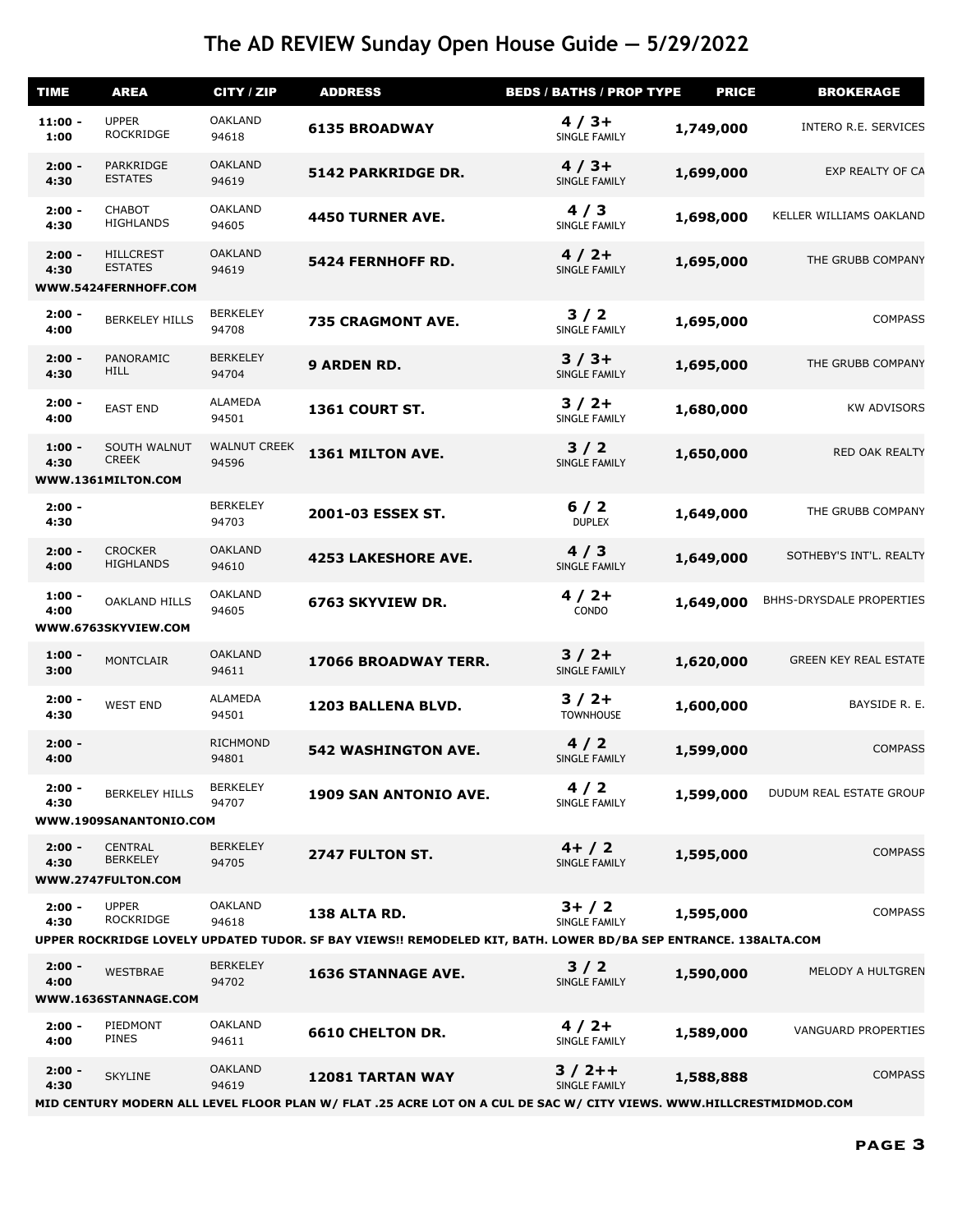| <b>TIME</b>       | <b>AREA</b>                                                      | CITY / ZIP                   | <b>ADDRESS</b>                                                                                                                           | <b>BEDS / BATHS / PROP TYPE</b> | <b>PRICE</b> | <b>BROKERAGE</b>               |
|-------------------|------------------------------------------------------------------|------------------------------|------------------------------------------------------------------------------------------------------------------------------------------|---------------------------------|--------------|--------------------------------|
| $12:00 -$<br>3:00 | <b>ESTUDILLO</b><br><b>ESTATES</b>                               | <b>SAN LEANDRO</b><br>94577  | <b>914 LEE AVE.</b>                                                                                                                      | $3/2+$<br><b>SINGLE FAMILY</b>  | 1,588,000    | REALTY ONE GROUP FUTURE        |
| $1:00 -$<br>5:00  | WWW.214SEAVIEW.COM                                               | PT. RICHMOND<br>94801        | 214 SEAVIEW DR.                                                                                                                          | $4+ / 2+$<br>SINGLE FAMILY      | 1,499,999    | <b>COMPASS</b>                 |
| $2:00 -$<br>4:00  | <b>MONTCLAIR</b>                                                 | <b>OAKLAND</b><br>94611      | <b>283 BEAUFOREST DR.</b>                                                                                                                | 4/3<br><b>SINGLE FAMILY</b>     | 1,499,000    | <b>COMPASS</b>                 |
| $2:00 -$<br>4:00  | <b>WEST BERKELEY</b><br>HTTP://WWW.SITES.LISTVT.COM/2424EIGHTHST | <b>BERKELEY</b><br>94710     | 2424 EIGHTH ST.                                                                                                                          | $3+ / 2$<br>SINGLE FAMILY       | 1,499,000    | WINKLER REAL ESTATE GROUP      |
|                   |                                                                  |                              |                                                                                                                                          |                                 |              |                                |
| $2:00 -$<br>4:00  | <b>MONTCLAIR</b>                                                 | <b>OAKLAND</b><br>94611      | <b>6859 THE TURN</b>                                                                                                                     | 3/3<br><b>SINGLE FAMILY</b>     | 1,499,000    | <b>KELLER WILLIAMS SF</b>      |
| $2:00 -$<br>4:30  | <b>ELMWOOD</b><br>WWW.2906HILLEGASSAVE.COM                       | <b>BERKELEY</b><br>94705     | 2906 HILLEGASS AVE.                                                                                                                      | $3/2+$<br>CONDO                 | 1,495,000    | THE GRUBB CO                   |
|                   |                                                                  |                              |                                                                                                                                          |                                 |              |                                |
| $2:00 -$<br>4:00  |                                                                  | <b>ALBANY</b><br>94706       | <b>655 SAN GABRIEL AVE.</b>                                                                                                              | $2++/2$<br>SINGLE FAMILY        | 1,449,888    | BETTER HOMES & GARDENS RP      |
| $2:00 -$<br>4:00  | <b>NOBE</b>                                                      | <b>OAKLAND</b><br>94608      | 866 - 56TH ST.                                                                                                                           | 4/3<br>SINGLE FAMILY            | 1,449,000    | <b>COMPASS</b>                 |
| $1:00 -$<br>4:00  | <b>GLENVIEW</b>                                                  | <b>OAKLAND</b><br>94602      | 914 EVERETT AVE.                                                                                                                         | $4/2+$<br>SINGLE FAMILY         | 1,399,950    | BHHS DRYSDALE PROPERTIES       |
| $2:00 -$<br>4:00  | <b>MONTCLAIR</b>                                                 | <b>OAKLAND</b><br>94611      | 6626 WOODLAND PL.                                                                                                                        | 4/2<br><b>SINGLE FAMILY</b>     | 1,399,000    | <b>COMPASS</b>                 |
|                   | WWW.6626WOODLAND.COM                                             |                              |                                                                                                                                          |                                 |              |                                |
| $2:00 -$<br>4:00  | <b>THOUSAND</b><br><b>OAKS</b>                                   | <b>BERKELEY</b><br>94707     | <b>558 SANTA BARBARA RD.</b>                                                                                                             | 4/2<br>SINGLE FAMILY            | 1,398,000    | ZIP CODE EAST BAY              |
| $2:00 -$<br>4:00  | WWW.603SANTAFE.COM                                               | <b>ALBANY</b><br>94706       | <b>603 SANTA FE AVE.</b>                                                                                                                 | $3/2+$<br><b>SINGLE FAMILY</b>  | 1,398,000    | RED OAK REALTY                 |
| $12:00 -$<br>3:00 | <b>MOSSWOOD</b>                                                  | <b>OAKLAND</b><br>94609      | 469 - 36TH ST.                                                                                                                           | 7/3<br><b>TRIPLEX</b>           | 1,395,000    | EXP REALTY OF CA               |
| $2:00 -$<br>4:30  |                                                                  | <b>SAN PABLO</b><br>94806    | <b>6011 ROSE ARBOR AVE.</b>                                                                                                              | $6/4$<br>SINGLE FAMILY          | 1,395,000    | <b>BHG   RELIANCE PARTNERS</b> |
| $2:00 -$<br>4:30  | PIEDMONT<br><b>PINES</b>                                         | <b>OAKLAND</b><br>94611      | 6484 ASCOT DR.                                                                                                                           | $4+ / 3$<br>SINGLE FAMILY       | 1,395,000    | <b>COMPASS</b>                 |
| $2:00 -$<br>4:00  | <b>REDWOOD</b><br><b>HEIGHTS</b><br>WWW.4265ATLAS.COM            | <b>OAKLAND</b><br>94619      | 4265 ATLAS AVE.                                                                                                                          | $4/3+$<br>SINGLE FAMILY         | 1,395,000    | RED OAK REALTY                 |
| $2:00 -$<br>4:30  | <b>CENTRAL</b><br><b>ALAMEDA</b>                                 | ALAMEDA<br>94501             | 1802 BALSA ST.                                                                                                                           | 4/3<br>SINGLE FAMILY            | 1,395,000    | BAYSIDE R. E.                  |
| $12:30 -$<br>3:30 | PIEDMONT<br><b>PINES</b>                                         | <b>OAKLAND</b><br>94611      | <b>6625 LONGWALK DR.</b>                                                                                                                 | 5/2<br>SINGLE FAMILY            | 1,389,900    | INTERO R.E. SERVICES           |
| $1:00 -$<br>4:00  |                                                                  | <b>WALNUT CREEK</b><br>94595 | 1949 MAGNOLIA WAY<br>PARKMEAD! SPACIOUS 3/1 HOME W/FAMRM. PLUS 1/1 AU-PAIR/INLAW. EZ ACCESS TO GRT SCHOOLS & DWNTWN WC. 1949MAGNOLIA.COM | $3+ / 2$<br>SINGLE FAMILY       | 1,389,000    | <b>GOLDEN GATE SOTHEBY'S</b>   |
|                   |                                                                  |                              |                                                                                                                                          |                                 |              |                                |
| $2:00 -$<br>4:00  | <b>BERKELEY HILLS</b>                                            | <b>BERKELEY</b><br>94708     | <b>84 FAIRLAWN DR.</b>                                                                                                                   | 3/2<br>SINGLE FAMILY            | 1,385,000    | <b>DISTRICT HOMES</b>          |

**WWW.84FAIRLAWN.COM**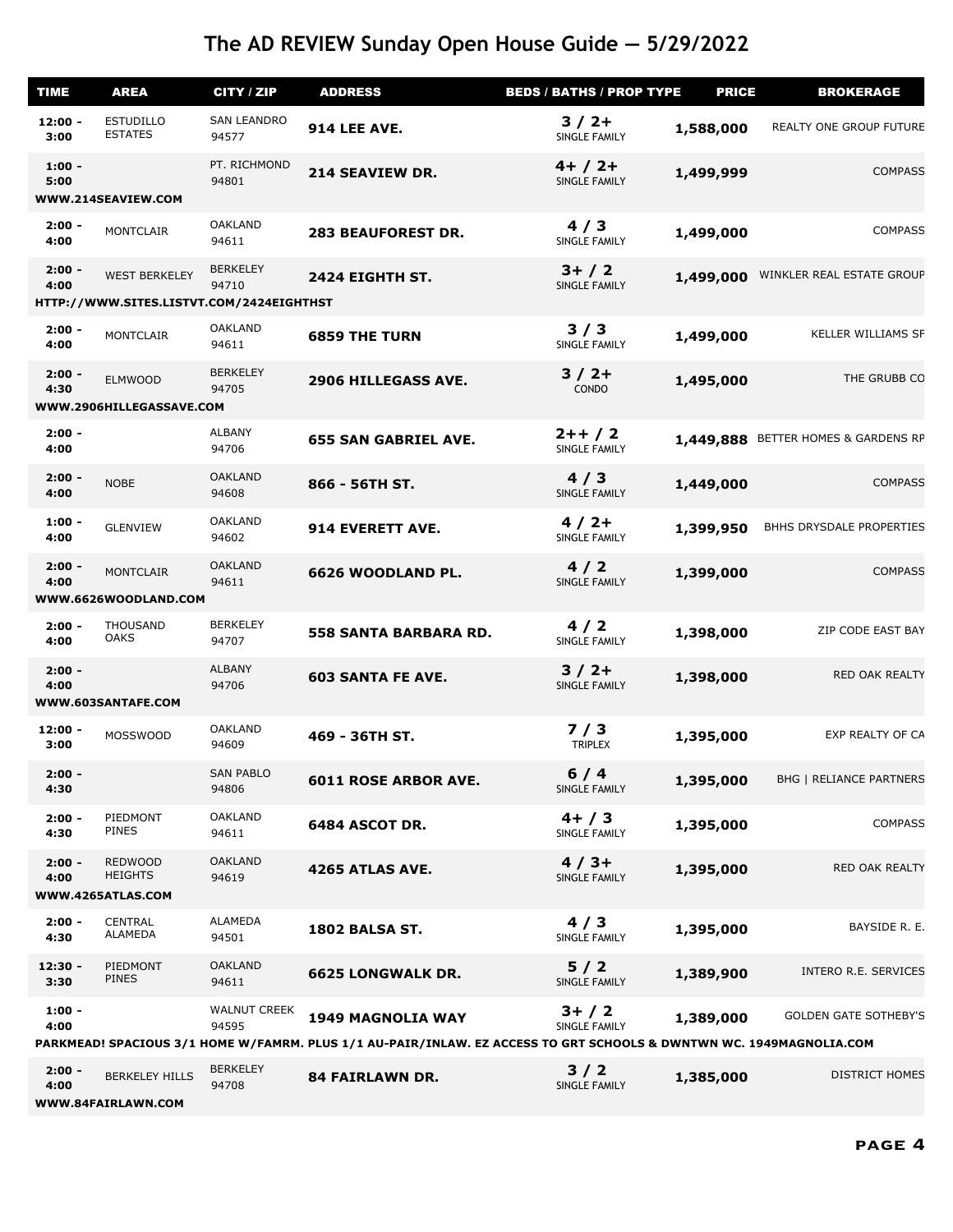| <b>TIME</b>      | <b>AREA</b>                                             | CITY / ZIP                  | <b>ADDRESS</b>               | <b>BEDS / BATHS / PROP TYPE</b> | <b>PRICE</b> | <b>BROKERAGE</b>                    |
|------------------|---------------------------------------------------------|-----------------------------|------------------------------|---------------------------------|--------------|-------------------------------------|
| $1:00 -$<br>4:00 | WASHINGTON<br><b>MANOR</b>                              | <b>SAN LEANDRO</b><br>94579 | <b>15183 ORION RD.</b>       | 5/4<br>SINGLE FAMILY            | 1,366,600    | BAY HOME & INV.                     |
| $2:00 -$<br>4:00 | <b>UPPER</b><br><b>KENSINGTON</b>                       | <b>KENSINGTON</b><br>94708  | 121 WINDSOR AVE.             | 4/2<br>SINGLE FAMILY            | 1,350,000    | ZIP CODE EAST BAY                   |
| $2:00 -$<br>4:00 | <b>MONTCLAIR</b>                                        | <b>OAKLAND</b><br>94611     | 6616 SARONI DR.              | 4/3<br>SINGLE FAMILY            | 1,349,000    | <b>COMPASS</b>                      |
| $2:00 -$<br>4:30 | SEQUOYAH<br><b>HIGHLANDS</b><br>WWW.46ELYSIANFIELDS.COM | <b>OAKLAND</b><br>94605     | <b>46 ELYSIAN FIELDS DR.</b> | 4/2<br>SINGLE FAMILY            | 1,325,000    | <b>GOLDEN GATE SOTHEBY'S INT</b>    |
| $2:00 -$<br>4:00 | SEQUOYAH<br><b>HIGHLANDS</b>                            | <b>OAKLAND</b><br>94605     | <b>2 ORINDA VISTA DR.</b>    | 3/2<br>SINGLE FAMILY            | 1,299,880    | CORCORANGL                          |
| $2:00 -$<br>4:00 | <b>CENTRAL</b><br><b>ALAMEDA</b>                        | <b>ALAMEDA</b><br>94501     | 1718 BENTON ST.              | 4/2<br>SINGLE FAMILY            | 1,299,000    | <b>KW ADVISORS</b>                  |
| $2:00 -$<br>4:00 | ALLENDALE                                               | <b>OAKLAND</b><br>94619     | 3001 - 38TH AVE.             | 5u/<br>MULTI: 5+ UNITS          | 1,298,000    | <b>JODI GROUP</b>                   |
| $2:00 -$<br>4:30 | WWW.146MORAGA.COM                                       | PIEDMONT<br>94611           | <b>146 MORAGA AVE.</b>       | $3+ / 1$<br>SINGLE FAMILY       | 1,295,000    | <b>COMPASS</b>                      |
| $2:00 -$<br>4:30 | <b>THOUSAND</b><br><b>OAKS</b>                          | <b>BERKELEY</b><br>94707    | <b>547 VINCENTE AVE.</b>     | $3/2$<br>SINGLE FAMILY          | 1,295,000    | <b>COLDWELL BANKER</b>              |
| $2:00 -$<br>4:00 | <b>ROSE GARDEN</b><br>WWW.693VERNONST.COM               | <b>OAKLAND</b><br>94610     | <b>693 VERNON ST.</b>        | $3/2$<br>SINGLE FAMILY          | 1,295,000    | THE SEXTON GROUP                    |
| $2:00 -$<br>5:00 | <b>TEMESCAL</b>                                         | <b>OAKLAND</b><br>94609     | 4962 MANILA AVE.             | $2/1$<br>SINGLE FAMILY          | 1,295,000    | SOTHEBY'S INTERNATIONAL             |
| $2:00 -$<br>4:30 | PIEDMONT<br><b>PINES</b><br>WWW.2335PELHAMPLACE.COM     | <b>OAKLAND</b><br>94611     | 2335 PELHAM PL.              | 3/3<br><b>SINGLE FAMILY</b>     | 1,265,000    | <b>GOLDEN GATE   SOTHEBY'S</b>      |
| $1:30 -$<br>4:00 | <b>WEST CASTRO</b><br>VALLEY                            | <b>SAN LEANDRO</b><br>94578 | 16559 COWELL ST.             | $4/2+$<br>SINGLE FAMILY         | 1,255,000    | RE/MAX ACCORD                       |
| $2:00 -$<br>4:30 | <b>NOBE</b>                                             | <b>OAKLAND</b><br>94608     | 865 - 56TH ST.               | 4/3<br><b>SINGLE FAMILY</b>     | 1,249,000    | EXP REALTY OF CA                    |
| $2:00 -$<br>4:00 | <b>MONTCLAIR</b>                                        | <b>OAKLAND</b><br>94611     | 5532 SNAKE RD.               | 2/1<br>SINGLE FAMILY            | 1,200,000    | RE/MAX ACCORD                       |
| $1:00 -$<br>4:00 | MARINA FAIRE                                            | <b>SAN LEANDRO</b><br>94577 | 14574 MARACAIBO RD.          | 5/2<br>SINGLE FAMILY            | 1,199,000    | <b>BERKSHIRE HATHAWAY</b>           |
| $2:00 -$<br>4:00 | <b>DOWNTOWN</b>                                         | <b>SAN LEANDRO</b><br>94577 | 123 HARLAN ST.               | $5/4+$<br>SINGLE FAMILY         | 1,199,000    | EXP REALTY OF CA                    |
| $1:00 -$<br>5:00 | <b>MONTCLAIR</b><br>WWW.5845SNAKERD.COM                 | <b>OAKLAND</b><br>94611     | 5845 SNAKE RD.               | $3+ / 2$<br>SINGLE FAMILY       | 1,199,000    | <b>WELLS &amp; BENNETT REALTORS</b> |
| $1:00 -$<br>4:00 | UPPER DIMOND                                            | <b>OAKLAND</b><br>94602     | 4008 RHODA AVE.              | 3/2<br>SINGLE FAMILY            | 1,199,000    | RE/MAX ACCORD                       |
| $1:00 -$<br>4:00 | BAY-O-VISTA<br>WWW.1837ASTOR.COM                        | <b>SAN LEANDRO</b><br>94577 | 1837 ASTOR DR.               | $3+ / 2+$<br>SINGLE FAMILY      | 1,198,000    | <b>COLDWELL BANKER</b>              |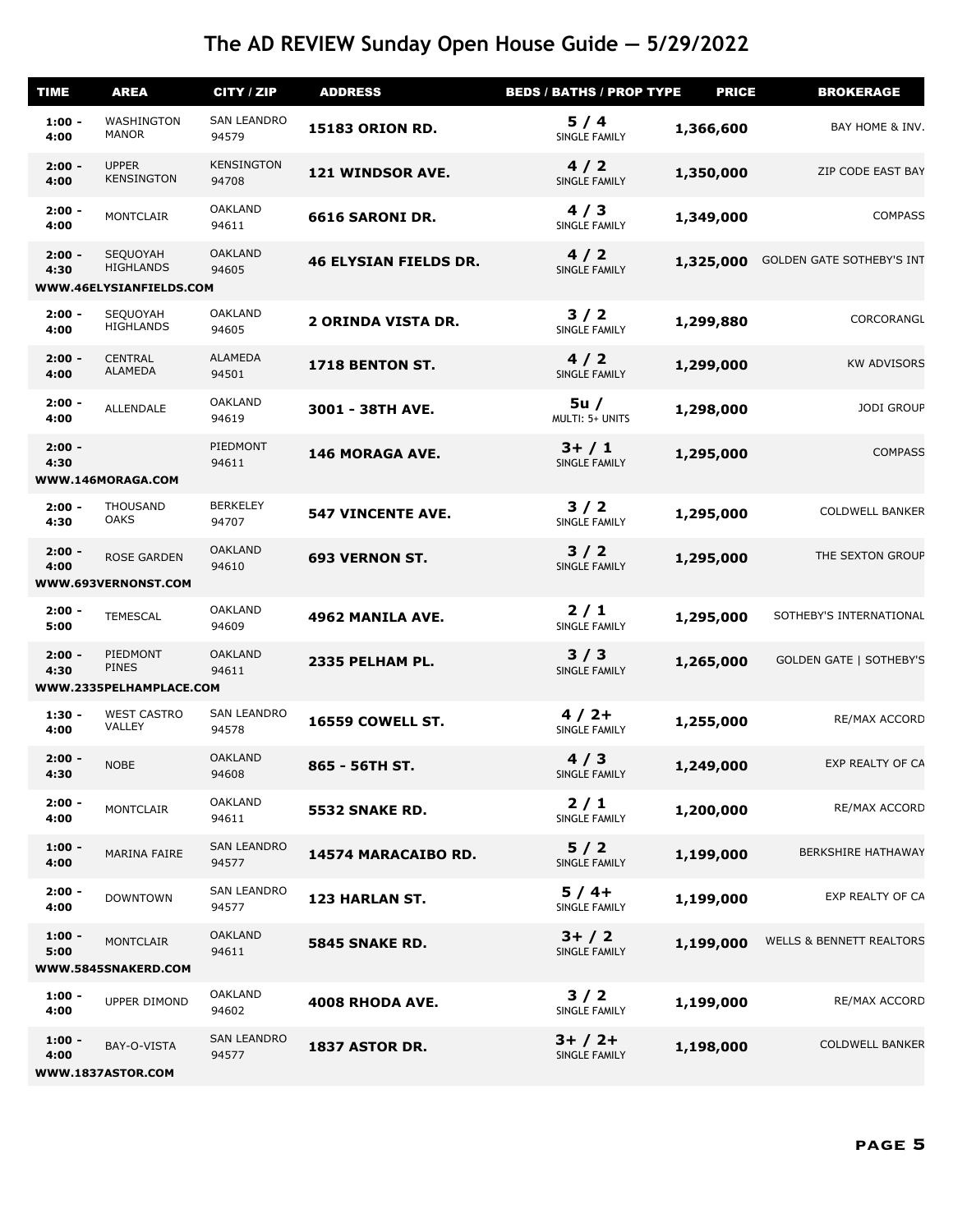| <b>TIME</b>        | <b>AREA</b>                                                | CITY / ZIP                  | <b>ADDRESS</b>                                                                                                      | <b>BEDS / BATHS / PROP TYPE</b> | <b>PRICE</b> | <b>BROKERAGE</b>                          |
|--------------------|------------------------------------------------------------|-----------------------------|---------------------------------------------------------------------------------------------------------------------|---------------------------------|--------------|-------------------------------------------|
| $2:00 -$<br>4:00   | <b>FERNSIDE</b>                                            | ALAMEDA<br>94501            | 1632 MORELAND DR.                                                                                                   | $3/2$<br>SINGLE FAMILY          | 1,198,000    | <b>KW ADVISORS</b>                        |
| $2:00 -$<br>4:30   | <b>GLENVIEW</b>                                            | <b>OAKLAND</b><br>94602     | 4425 PARK BLVD.                                                                                                     | $4/1+$<br>SINGLE FAMILY         | 1,195,000    | CENTURY 21 EPIC                           |
| $2:00 -$<br>5:00   |                                                            | <b>HAYWARD</b><br>94545     | <b>24228 NORA CIR.</b>                                                                                              | 4/3<br>SINGLE FAMILY            | 1,195,000    | SOTHEBY'S INTERNATIONAL                   |
| $2:00 -$<br>4:30   | PARKRIDGE<br><b>ESTATES</b>                                | <b>OAKLAND</b><br>94619     | <b>26 SADDLE BROOK CT.</b>                                                                                          | $3+ / 2+$<br>SINGLE FAMILY      | 1,195,000    | <b>COMPASS</b>                            |
|                    |                                                            |                             | LEVEL MID-CENTURY! PANORAMIC CANYON VIEWS! IN-LAW SPACE. KIT/FR COMBO. PRIMARY STE. FAB YARD/GARDENS & LEVEL PATIO! |                                 |              |                                           |
| $2:00 -$<br>4:00   | <b>BERKELEY HILLS</b>                                      | <b>BERKELEY</b><br>94708    | 154 AVENIDA DR.                                                                                                     | 3/2<br>SINGLE FAMILY            | 1,195,000    | THE GRUBB COMPANY                         |
| $2:00 -$<br>4:00   | <b>CLEVELAND</b><br><b>HEIGHTS</b><br>WWW.901MCKINLEY.COM  | <b>OAKLAND</b><br>94610     | 901 MCKINLEY AVE.                                                                                                   | $3/2$<br>SINGLE FAMILY          | 1,195,000    | <b>COMPASS</b>                            |
| $2:00 -$<br>4:00   | <b>NORTHSIDE</b><br><b>CAMPUS</b><br>WWW.2352VIRGINIA.COM  | <b>BERKELEY</b><br>94709    | 2352 VIRGINIA ST.                                                                                                   | 3/2<br><b>DUPLEX</b>            | 1,195,000    | RED OAK REALTY                            |
| $2:00 -$<br>4:30   | <b>CENTRAL</b><br><b>BERKELEY</b>                          | <b>BERKELEY</b><br>94703    | <b>1815 ALLSTON WAY</b>                                                                                             | $3/2$<br>SINGLE FAMILY          | 1,195,000    | <b>GOLDEN GATE   SOTHEBY'S</b>            |
| $2:00 -$<br>4:00   | <b>FERNSIDE</b>                                            | <b>ALAMEDA</b><br>94501     | <b>3292 ADAMS ST.</b>                                                                                               | 3/2<br>SINGLE FAMILY            | 1,195,000    | <b>KW ADVISORS</b>                        |
| $2:00 -$<br>4:30   | EL CERRITO<br><b>HILLS</b>                                 | EL CERRITO<br>94530         | 7670 STOCKTON AVE.                                                                                                  | 3/2<br>SINGLE FAMILY            | 1,195,000    | EXP REALTY OF CA                          |
| $2:00 -$<br>4:00   |                                                            | <b>OAKLAND</b><br>94610     | <b>254 OAKLAND AVE.</b>                                                                                             | 4u/<br>MULTI: 2-4 UNITS         | 1,188,000    | CENTURY 21 REAL ESTATE<br><b>ALLIANCE</b> |
| $10:00 -$<br>12:00 | SOUTH<br><b>BERKELEY</b><br>WWW.1515DERBY.COM              | <b>BERKELEY</b><br>94703    | <b>1515 DERBY ST.</b>                                                                                               | 4/2<br>SINGLE FAMILY            | 1,188,000    | MELODY A HULTGREN                         |
|                    |                                                            |                             |                                                                                                                     |                                 |              |                                           |
| $2:00 -$<br>4:00   | SEQUOYAH<br><b>HILLS</b>                                   | <b>OAKLAND</b><br>94605     | 3669 DORISA AVE.                                                                                                    | 3/2<br>SINGLE FAMILY            | 1,159,000    | AMY KURZER, REAL ESTATE                   |
| $1:00 -$<br>4:00   | <b>HALCYON</b><br><b>FOOTHILL</b>                          | <b>SAN LEANDRO</b><br>94578 | 14281 ORCHID DR.                                                                                                    | $4/3+$<br>SINGLE FAMILY         | 1,150,000    | <b>COMPASS</b>                            |
| $2:00 -$<br>4:00   | ADAMS POINT                                                | <b>OAKLAND</b><br>94610     | <b>302-04 PERKINS ST.</b>                                                                                           | 4/3<br>SINGLE FAMILY            | 1,149,950    | CENTURY 21 REALTY ALLIANCE                |
| $2:00 -$<br>4:00   | <b>GLENVIEW</b>                                            | <b>OAKLAND</b><br>94602     | 3837 PARK BLVD.                                                                                                     | $3/2+$<br>SINGLE FAMILY         | 1,149,000    | THE GRUBB COMPANY                         |
|                    |                                                            |                             | NEW GLENVIEW LISTING! ELEGANT CRAFTSMAN BUNGALOW THAT CHECKS ALL THE BOXES. WWW.3837PARK.COM                        |                                 |              |                                           |
| $2:00 -$<br>5:00   | <b>MONTCLAIR</b>                                           | <b>OAKLAND</b><br>94611     | <b>7301 SNAKE RD.</b>                                                                                               | 3/2<br>SINGLE FAMILY            | 1,149,000    | <b>KELLER WILLIAMS</b>                    |
|                    | MID-CENTURY MODERN WITH CAPTIVATING VIEWS                  |                             |                                                                                                                     |                                 |              |                                           |
| $2:00 -$<br>4:30   | <b>MONTEREY</b><br><b>MARKET</b><br>WWW.20HOPKINSCOURT.COM | <b>BERKELEY</b><br>94707    | <b>20 HOPKINS CT.</b>                                                                                               | $2/2+$<br>SINGLE FAMILY         | 1,149,000    | RED OAK REALTY                            |
|                    |                                                            |                             |                                                                                                                     |                                 |              |                                           |
| $2:00 -$<br>4:00   | <b>SANTA FE</b>                                            | <b>OAKLAND</b><br>94608     | <b>894 ARLINGTON AVE.</b>                                                                                           | 3/2<br>SINGLE FAMILY            | 1,100,000    | EXP REALTY OF CA                          |
| $1:00 -$<br>4:00   | SOUTHWEST<br><b>BERKELEY</b>                               | <b>BERKELEY</b><br>94702    | <b>2747 SAN PABLO AVE. #208</b>                                                                                     | $2/2+$<br>CONDO                 | 1,099,000    | THE POLARIS PACIFIC                       |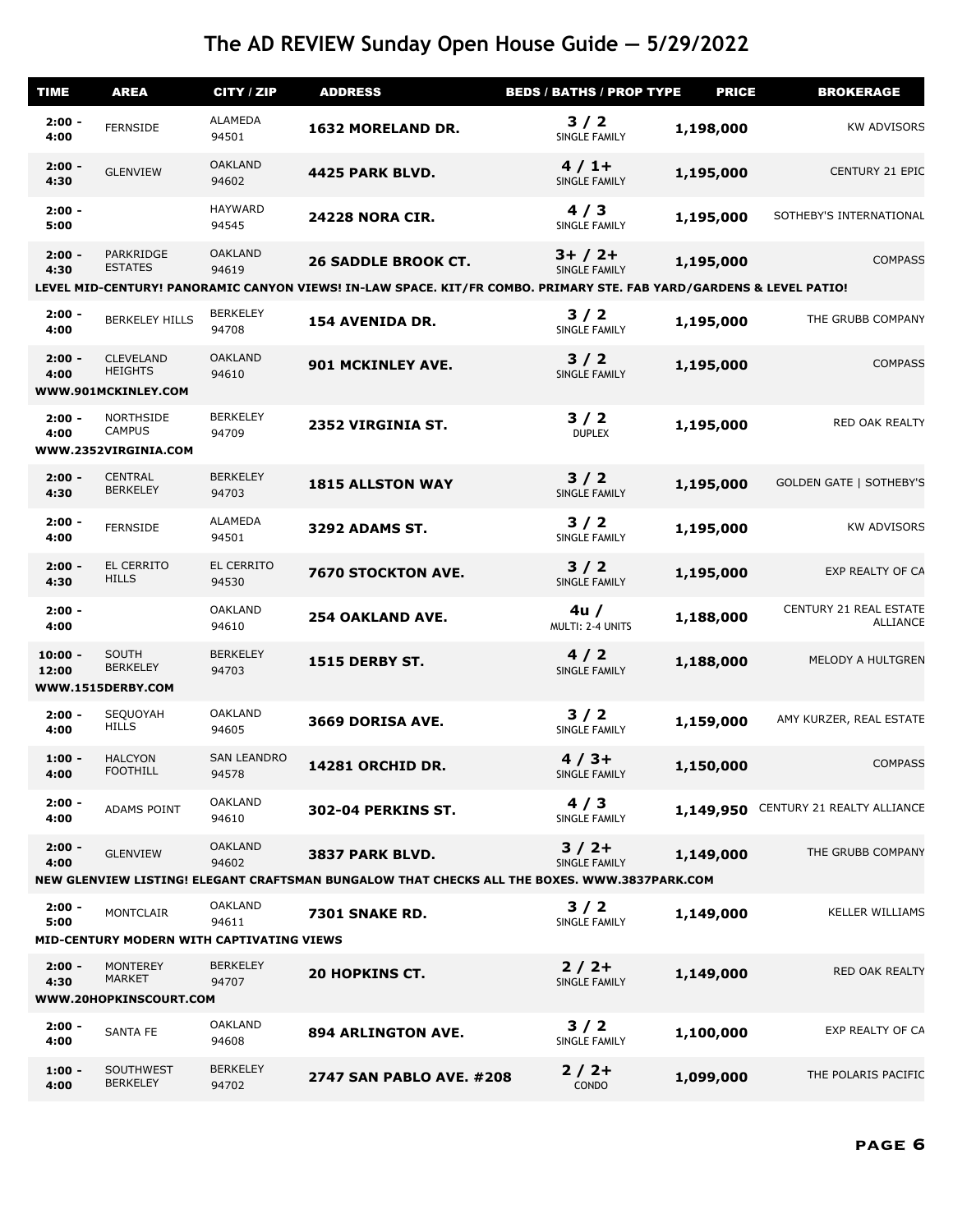| <b>TIME</b>       | <b>AREA</b>                                           | CITY / ZIP                  | <b>ADDRESS</b>                                                                                                                         | <b>BEDS / BATHS / PROP TYPE</b> | <b>PRICE</b> | <b>BROKERAGE</b>        |
|-------------------|-------------------------------------------------------|-----------------------------|----------------------------------------------------------------------------------------------------------------------------------------|---------------------------------|--------------|-------------------------|
| $2:00 -$<br>4:00  | NORTHGATE                                             | <b>OAKLAND</b><br>94612     | 550 - 25TH ST.                                                                                                                         | $4/2+$<br>SINGLE FAMILY         | 1,095,000    | <b>COMPASS</b>          |
| $1:30 -$<br>4:00  | <b>CRESTMONT</b>                                      | <b>OAKLAND</b><br>94619     | <b>43 RISHELL DR.</b>                                                                                                                  | $3/2$<br>SINGLE FAMILY          | 1,095,000    | <b>COMPASS</b>          |
| $2:00 -$<br>4:30  | <b>NORTH</b><br><b>OAKLAND</b>                        | <b>OAKLAND</b><br>94608     | 875 - 52ND ST.                                                                                                                         | $3/2+$<br>SINGLE FAMILY         | 1,095,000    | COLDWELL BANKER REALTY  |
| $2:00 -$<br>4:30  | <b>REDWOOD</b><br><b>HEIGHTS</b>                      | <b>OAKLAND</b><br>94619     | <b>4206 HUNTINGTON ST.</b>                                                                                                             | 3/3<br>SINGLE FAMILY            | 1,095,000    | <b>KW ADVISORS</b>      |
| $2:00 -$<br>4:00  | LONGFELLOW<br>WWW.870-40THST.COM                      | <b>OAKLAND</b><br>94608     | 870 - 40TH ST.                                                                                                                         | $3/2+$<br>SINGLE FAMILY         | 1,095,000    | RED OAK REALTY          |
| $2:00 -$<br>4:00  |                                                       | <b>ALAMEDA</b><br>94502     | <b>130 ORR RD.</b>                                                                                                                     | $3/2+$<br>SINGLE FAMILY         | 1,095,000    | <b>COMPASS</b>          |
| $2:00 -$<br>4:00  | <b>CENTRAL</b><br><b>ALBANY</b><br>WWW.1013POMONA.COM | <b>ALBANY</b><br>94706      | 1013 POMONA AVE.                                                                                                                       | 3/2<br>SINGLE FAMILY            | 1,095,000    | RED OAK REALTY          |
| $12:00 -$<br>4:00 | MIRA VISTA                                            | EL CERRITO<br>94530         | 2756 ARLINGTON BLVD.                                                                                                                   | $3/2+$<br>SINGLE FAMILY         | 1,095,000    | <b>COLDWELL BANKER</b>  |
| $2:00 -$<br>4:00  | <b>THOUSAND</b><br><b>OAKS</b>                        | <b>BERKELEY</b><br>94707    | <b>844 PERALTA AVE.</b>                                                                                                                | $2/1$<br>SINGLE FAMILY          | 1,095,000    | <b>COMPASS</b>          |
| $2:00 -$<br>4:30  | <b>ESTUDILLO</b><br><b>ESTATES</b>                    | <b>SAN LEANDRO</b><br>94577 | 380 HAAS AVE.<br>SPANISH STYLE, REMODELED, DRAMATIC PRIMARY, OPEN KITCHEN, HUGE BACKYARD. WWW.REMODELISTAINSANLEANDRO.COM              | $4/2+$<br>SINGLE FAMILY         | 1,080,000    | THE GRUBB CO.           |
| $2:00 -$<br>4:30  | <b>CROCKER</b><br><b>HIGHLANDS</b>                    | <b>OAKLAND</b><br>94610     | 1432 HOLMAN RD.                                                                                                                        | $2+ / 2$<br>SINGLE FAMILY       | 1,075,000    | <b>KELLER WILLIAMS</b>  |
| $1:00 -$<br>4:00  | SOUTH<br><b>BERKELEY</b>                              | <b>BERKELEY</b><br>94703    | 1522 FAIRVIEW ST. #A                                                                                                                   | 3/2<br>CONDO                    | 1,050,000    | <b>COMPASS</b>          |
| $1:00 -$<br>4:00  | LEONA HEIGHTS                                         | EL CERRITO<br>94530         | 808 SEA VIEW DR.<br>VIEWS, LOCATION AND SPACE! 5BD HOUSE, PLUS DETACHED OFFICE, PLUS FULLY DETACHED 1BD COTTAGE ON AN EXTRA LARGE LOT. | $6/3$<br>SINGLE FAMILY          | 1,049,000    | <b>COMPASS</b>          |
| $2:00 -$          |                                                       | <b>OAKLAND</b>              |                                                                                                                                        | $2/2+$                          |              |                         |
| 5:00              | <b>NOBE</b>                                           | 94608                       | 1160 - 66TH ST.                                                                                                                        | <b>TOWNHOUSE</b>                | 1,049,000    | CORCORANGL              |
| $2:00 -$<br>4:00  | <b>WOODSTOCK</b><br>WWW.412TAYLORAVE.COM              | ALAMEDA<br>94501            | <b>412 TAYLOR AVE.</b>                                                                                                                 | $7/4$<br><b>TRIPLEX</b>         | 1,000,000    | <b>COMPASS</b>          |
| $1:00 -$<br>4:00  | <b>MULFORD</b><br><b>GARDENS</b>                      | <b>SAN LEANDRO</b><br>94577 | <b>13517 AURORA DR. #115</b>                                                                                                           | $3/2+$<br>SINGLE FAMILY         | 999,999      | <b>KW ADVISORS</b>      |
| $2:00 -$<br>4:00  | <b>GLENVIEW</b>                                       | <b>OAKLAND</b><br>94602     | 3933 LA CRESTA AVE.                                                                                                                    | 4/3<br>SINGLE FAMILY            | 999,000      | EXP REALTY OF CA        |
| $1:00 -$<br>4:00  | SOUTHWEST<br><b>BERKELEY</b>                          | <b>BERKELEY</b><br>94702    | <b>3009 ACTON ST.</b>                                                                                                                  | 3/2<br>2 HOMES/1 LOT            | 999,000      | <b>BRIDGEWAY REALTY</b> |
| $1:00 -$<br>3:00  | <b>BAY FARM</b><br><b>ISLAND</b>                      | <b>ALAMEDA</b><br>94502     | <b>1142 SILVA LN.</b>                                                                                                                  | $3/2+$<br>SINGLE FAMILY         | 999,000      | <b>REDFIN</b>           |
| $1:00 -$<br>4:00  | <b>MAXWELL PARK</b>                                   | <b>OAKLAND</b><br>94619     | 4500 CAMDEN ST.                                                                                                                        | 3/2<br>SINGLE FAMILY            | 998,500      | LIFESTYLE GLOBAL PROP.  |
| $1:00 -$<br>4:00  | <b>CLINTON</b>                                        | <b>OAKLAND</b><br>94606     | 1308 E. 19TH ST.                                                                                                                       | 5/4<br>SINGLE FAMILY            | 998,000      | <b>COMPASS</b>          |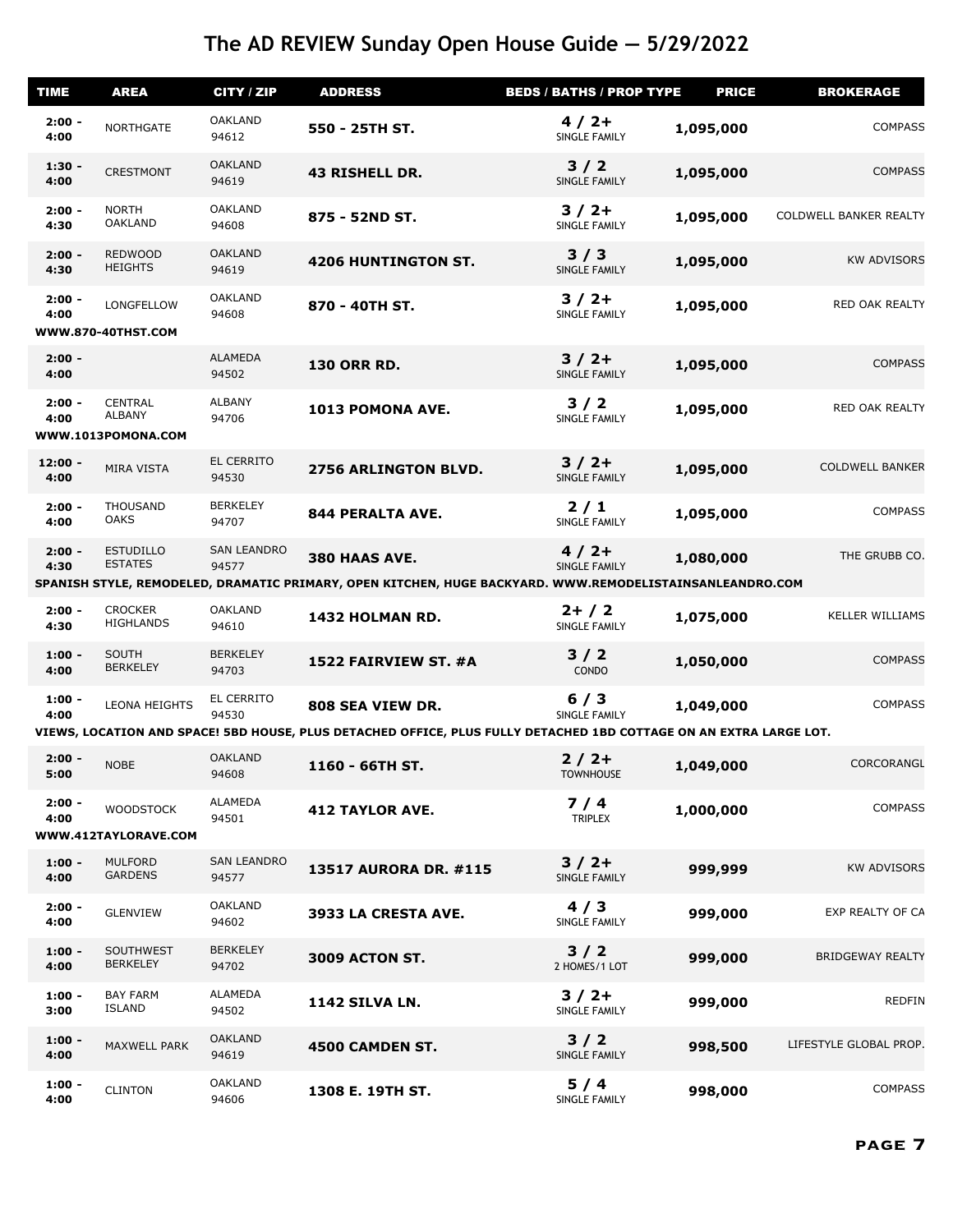| <b>TIME</b>       | <b>AREA</b>                                           | CITY / ZIP                    | <b>ADDRESS</b>                                                                                            | <b>BEDS / BATHS / PROP TYPE</b>  | <b>PRICE</b> | <b>BROKERAGE</b>                            |
|-------------------|-------------------------------------------------------|-------------------------------|-----------------------------------------------------------------------------------------------------------|----------------------------------|--------------|---------------------------------------------|
| $1:00 -$<br>4:00  | <b>RICHMOND</b><br><b>VIEW</b><br>WWW.6294TAFTAVE.COM | <b>RICHMOND</b><br>94805      | 6294 TAFT AVE.                                                                                            | $3+ / 1$<br>SINGLE FAMILY        | 998,000      | <b>COMPASS</b>                              |
| $2:00 -$<br>4:30  | <b>BUSHROD</b>                                        | <b>OAKLAND</b><br>94609       | 6300 SHATTUCK AVE. #1<br>ARCHITECTURALLY RICH AND HISTORICALLY SIGNIFICANT CONDO IN THE HEART OF BUSHROD. | 3/2<br><b>CONDO</b>              | 998,000      | <b>KW LUXURY</b>                            |
| $2:00 -$          | <b>SAN PABLO</b>                                      | <b>BERKELEY</b>               |                                                                                                           | 2/1                              |              |                                             |
| 4:00              | <b>PARK</b>                                           | 94702                         | <b>2732 DOHR ST.</b>                                                                                      | SINGLE FAMILY                    | 998,000      | THE GRUBB COMPANY                           |
| $2:00 -$<br>4:00  |                                                       | <b>BERKELEY</b><br>94702      | <b>2709 TENTH ST. #C</b>                                                                                  | 2/2<br>CONDO                     | 998,000      | <b>COMPASS</b>                              |
| $2:00 -$<br>4:30  | <b>GLENVIEW</b><br>WWW.3600WOODRUFF.COM               | <b>OAKLAND</b><br>94602       | 3600 WOODRUFF AVE.                                                                                        | 2/2<br>SINGLE FAMILY             | 998,000      | <b>COMPASS</b>                              |
| $2:00 -$<br>4:30  | <b>BUSHROD</b>                                        | <b>OAKLAND</b><br>94609       | 596 - 58TH ST.                                                                                            | $2/2+$<br>SINGLE FAMILY          | 998,000      | <b>ABIO PROPERTIES</b>                      |
| $2:00 -$<br>4:00  | <b>TEMESCAL</b><br>WWW.4169WEBSTER.COM                | <b>OAKLAND</b><br>94609       | 4169 WEBSTER ST.                                                                                          | 2/1<br>SINGLE FAMILY             | 998,000      | <b>COMPASS</b>                              |
|                   |                                                       |                               |                                                                                                           |                                  |              |                                             |
| $12:00 -$<br>1:00 | <b>CLINTON</b><br>WWW.718E17TH.COM                    | <b>OAKLAND</b><br>94606       | 718 E. 17TH ST.                                                                                           | 5/4<br><b>DUPLEX</b>             | 995,000      | RED OAK REALTY                              |
| $2:00 -$<br>4:00  |                                                       | <b>BERKELEY</b><br>94702      | <b>2600 SACRAMENTO ST.</b>                                                                                | 4/2<br>2 HOMES/1 LOT             | 995,000      | <b>COMPASS</b>                              |
| $2:00 -$<br>4:30  | <b>NOBE</b><br>WWW.LOVELY57TH.COM                     | <b>OAKLAND</b><br>94608       | 936 - 57TH ST.                                                                                            | 3/2<br>SINGLE FAMILY             | 995,000      | RED OAK REALTY                              |
| $2:00 -$<br>4:00  | WWW.4644EMILYCOURT.COM                                | <b>CASTRO VALLEY</b><br>94546 | <b>4644 EMILY CT.</b>                                                                                     | $3/2$<br>SINGLE FAMILY           | 995,000      | <b>COMPASS</b>                              |
| $2:00 -$<br>4:00  | LAUREL<br>WWW.3756HIGH.COM                            | <b>OAKLAND</b><br>94619       | 3756 HIGH ST.                                                                                             | $2+ / 2$<br><b>SINGLE FAMILY</b> | 995,000      | <b>BERKSHIRE HATHAWAY</b><br><b>HOMESER</b> |
| $2:00 -$<br>4:00  | <b>EAST END</b>                                       | <b>ALAMEDA</b><br>94501       | 2611 LINCOLN AVE.                                                                                         | $2/1$<br>SINGLE FAMILY           | 995,000      | <b>COMPASS</b>                              |
| $2:00 -$<br>4:00  | <b>FRUITVALE</b>                                      | <b>OAKLAND</b><br>94601       | <b>3055 HYDE ST.</b>                                                                                      | 2/1<br>SINGLE FAMILY             | 995,000      | <b>KW ADVISORS</b>                          |
| $2:00 -$<br>4:00  | <b>EAST END</b>                                       | ALAMEDA<br>94501              | 2800 WINDSOR DR.                                                                                          | 2/1<br>SINGLE FAMILY             | 995,000      | <b>COMPASS</b>                              |
| $2:00 -$<br>3:30  | MAXWELL PARK                                          | <b>OAKLAND</b><br>94619       | 2877 MORCOM AVE.                                                                                          | $3/2$<br>SINGLE FAMILY           | 988,000      | <b>COMPASS</b>                              |
| $2:00 -$<br>4:30  | <b>SAN PABLO</b><br><b>PARK</b>                       | <b>BERKELEY</b><br>94702      | <b>2763 DOHR ST.</b>                                                                                      | 2/1<br>SINGLE FAMILY             | 985,000      | ALOHA BAY REALTY                            |
| $1:00 -$<br>4:00  |                                                       | <b>RICHMOND</b><br>94803      | 3732 LONG HORN CT.                                                                                        | $4/2+$<br>SINGLE FAMILY          | 968,888      | RE/MAX ACCORD                               |
| $1:00 -$<br>4:00  |                                                       | <b>RICHMOND</b><br>94805      | <b>619 AMADOR ST.</b>                                                                                     | $3/2$<br>SINGLE FAMILY           | 959,000      | <b>VANGUARD PROPERTIES</b>                  |
| $1:00 -$<br>4:00  | SOUTH SHORE                                           | ALAMEDA<br>94501              | 3263 CAPE COD CT.                                                                                         | $3/2+$<br><b>TOWNHOUSE</b>       | 949,888      | REALTY ONE GROUP INFINITY                   |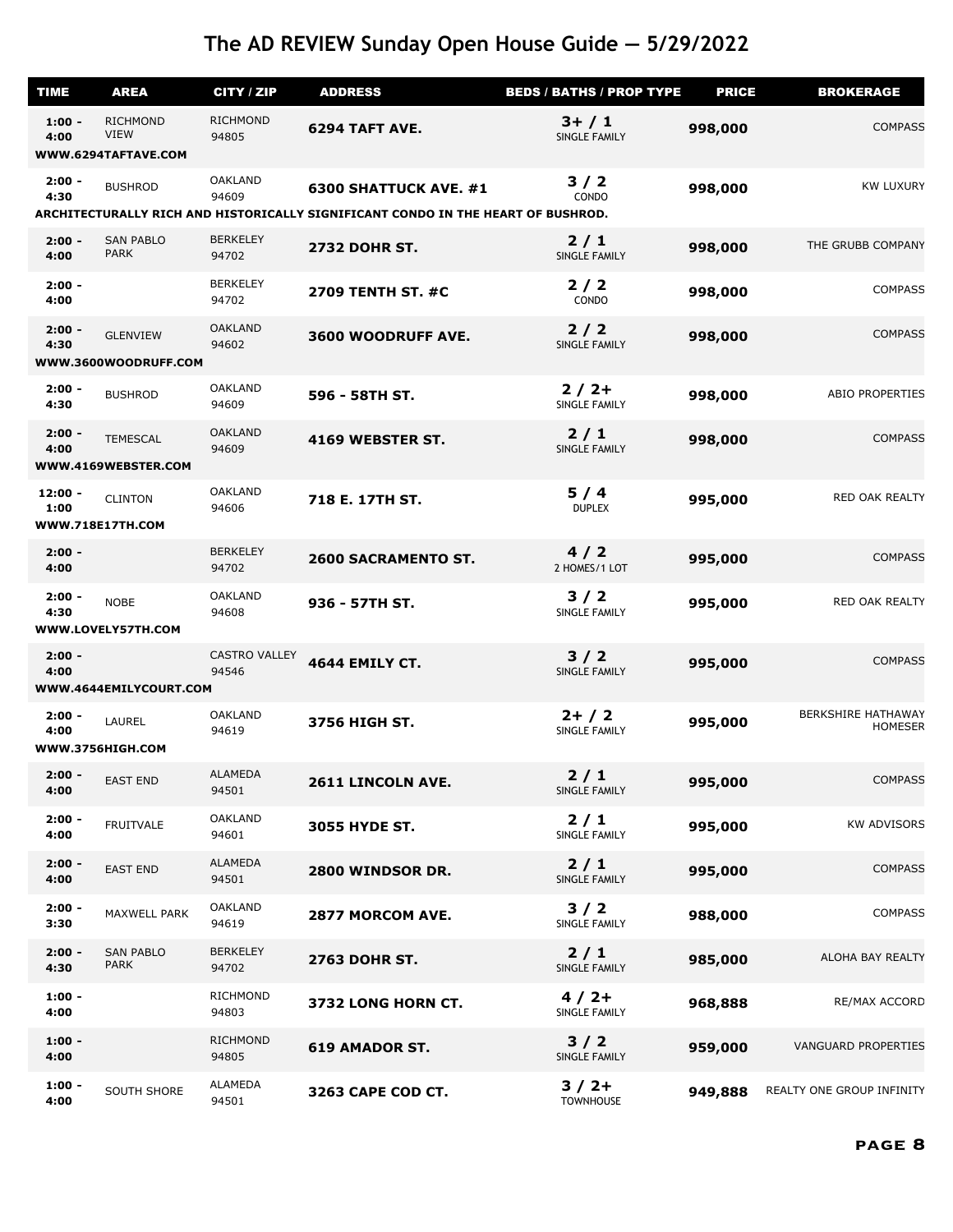| <b>TIME</b>      | <b>AREA</b>                         | CITY / ZIP                  | <b>ADDRESS</b>                                                                                              | <b>BEDS / BATHS / PROP TYPE</b> | <b>PRICE</b> | <b>BROKERAGE</b>                         |
|------------------|-------------------------------------|-----------------------------|-------------------------------------------------------------------------------------------------------------|---------------------------------|--------------|------------------------------------------|
| $2:00 -$<br>4:30 | <b>WESTBRAE</b>                     | <b>BERKELEY</b><br>94703    | <b>1522 ADA ST.</b>                                                                                         | $2/1$<br><b>SINGLE FAMILY</b>   | 949,000      | RED OAK REALTY                           |
|                  | WWW.1522ADA.COM                     |                             |                                                                                                             |                                 |              |                                          |
| $1:00 -$<br>4:00 | SOUTHWEST<br><b>BERKELEY</b>        | <b>BERKELEY</b><br>94702    | <b>2747 SAN PABLO AVE. #504</b>                                                                             | 2/1<br>CONDO                    | 949,000      | THE POLARIS PACIFIC                      |
| $1:00 -$<br>4:00 | <b>CENTRAL</b><br>ALAMEDA           | ALAMEDA<br>94501            | 1519 ST. CHARLES ST.                                                                                        | 2/2<br>SINGLE FAMILY            | 949,000      | METROPOLITAN R. E. &<br>DEVELOPMENT INC. |
| $2:00 -$<br>4:00 | <b>ESTUDILLO</b><br><b>ESTATES</b>  | <b>SAN LEANDRO</b><br>94577 | 769 OAKES BLVD.                                                                                             | $2/1+$<br><b>SINGLE FAMILY</b>  | 929,000      | <b>COMPASS</b>                           |
|                  |                                     |                             | ADORABLE MID-CENTURY HOME WITH EXCELLENT USE OF SPACE, LARGE BACKYARD, & TONS OF UPGRADES WWW.769OAKES.COM. |                                 |              |                                          |
| $2:00 -$<br>4:00 | <b>WEST OAKLAND</b>                 | <b>OAKLAND</b><br>94607     | <b>815 ATHENS AVE.</b>                                                                                      | 7/5<br>4-PLEX                   | 900,000      | KELLER WILLIAMS REALTY                   |
| $1:00 -$<br>4:00 | <b>ASSUMPTION</b><br>PARISH         | <b>SAN LEANDRO</b><br>94578 | 1810 - 136TH AVE.                                                                                           | 3/2<br>SINGLE FAMILY            | 900,000      | SQUARE ONE REAL ESTATE                   |
| $1:00 -$<br>4:00 |                                     | <b>SAN LEANDRO</b><br>94577 | <b>1257 PEARSON AVE.</b>                                                                                    | 5/3<br>SINGLE FAMILY            | 899,900      | <b>JODI GROUP</b>                        |
| $2:00 -$<br>4:00 | LAUREL<br>WWW.4130REDDING.COM       | <b>OAKLAND</b><br>94619     | 4130 REDDING ST.                                                                                            | 6/3<br>SINGLE FAMILY            | 899,000      | <b>COMPASS</b>                           |
|                  |                                     | <b>OAKLAND</b>              |                                                                                                             |                                 |              |                                          |
| $1:00 -$<br>4:00 | <b>WEST OAKLAND</b>                 | 94607                       | 824 HENRY ST.                                                                                               | $5/3+$<br>SINGLE FAMILY         | 899,000      | <b>KELLER WILLIAMS</b>                   |
| $1:00 -$<br>4:00 | ANDRADE PARK                        | <b>RICHMOND</b><br>94804    | 3525 MCBRYDE AVE.                                                                                           | 5/4<br>SINGLE FAMILY            | 899,000      | ERICHAN LOZANO, BROKER                   |
| $1:00 -$<br>4:00 | <b>BUSHROD</b>                      | <b>OAKLAND</b><br>94609     | 757 - 61ST ST.                                                                                              | 4/2<br>SINGLE FAMILY            | 899,000      | KELLER WILLIAMS TRI-VALLEY               |
| $2:00 -$<br>4:00 | <b>WEST OAKLAND</b>                 | <b>OAKLAND</b><br>94607     | 1414 - 11TH ST.                                                                                             | $3+ / 2+$<br>SINGLE FAMILY      | 899,000      | WINKLER REAL ESTATE GROUP                |
|                  | WWW.1416-11TH.COM                   |                             |                                                                                                             |                                 |              |                                          |
| $2:00 -$<br>4:30 | DEL NORTE                           | <b>EL CERRITO</b><br>94530  | 5222 VICTOR AVE.                                                                                            | $3/2$<br>SINGLE FAMILY          | 899,000      | RED OAK REALTY                           |
|                  | WWW.5222VICTOR.COM                  |                             |                                                                                                             |                                 |              |                                          |
| $2:00 -$<br>4:30 | <b>CLEVELAND</b><br><b>HEIGHTS</b>  | <b>OAKLAND</b><br>94606     | <b>807 BROOKLYN AVE.</b>                                                                                    | 3/1<br>SINGLE FAMILY            | 899,000      | <b>COMPASS</b>                           |
| $1:00 -$<br>4:00 | MAXWELL PARK                        | <b>OAKLAND</b><br>94601     | 5024 FAIRFAX AVE.                                                                                           | 3/2<br>SINGLE FAMILY            | 899,000      | COLDWELL BANKER REALTY                   |
| $2:00 -$<br>4:00 | <b>LOWER</b><br><b>MAXWELL PARK</b> | <b>OAKLAND</b><br>94601     | 4722 CONGRESS AVE.                                                                                          | 3/2<br>SINGLE FAMILY            | 899,000      | <b>GOLDEN GATE   SOTHEBY'S</b>           |
| $1:00 -$<br>4:00 |                                     | <b>EL CERRITO</b><br>94530  | 5502 POINSETT AVE.                                                                                          | $3/2$<br>SINGLE FAMILY          | 899,000      | <b>COMPASS</b>                           |
| $2:00 -$<br>4:00 | <b>KING ESTATES</b>                 | <b>OAKLAND</b><br>94605     | 8221 OUTLOOK AVE.                                                                                           | 3/2<br>SINGLE FAMILY            | 899,000      | VAROS R.E.                               |
| $2:00 -$<br>4:00 | <b>NOBE</b><br>WWW.1048A-62ND.COM   | <b>OAKLAND</b><br>94608     | 1048 - 62ND ST. #A                                                                                          | $3/3+$<br><b>TOWNHOUSE</b>      | 899,000      | WINKLER REAL ESTATE GROUP                |
|                  |                                     | <b>RICHMOND</b>             |                                                                                                             |                                 |              |                                          |
| $2:00 -$<br>4:00 | <b>RICHMOND</b><br><b>HEIGHTS</b>   | 94805                       | 625 KERN ST.                                                                                                | 3/1<br>SINGLE FAMILY            | 899,000      | EXP REALTY OF CA                         |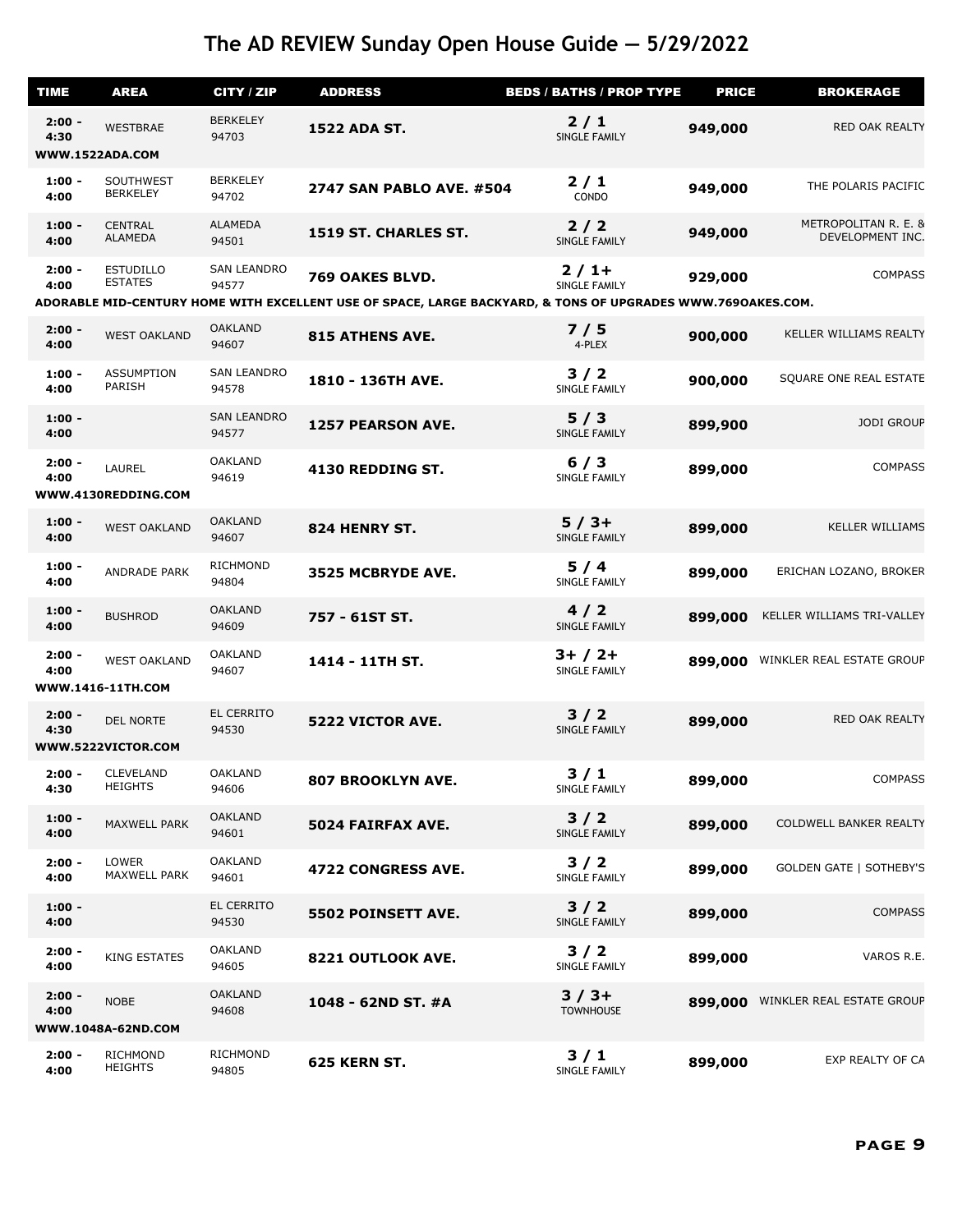| <b>TIME</b>      | <b>AREA</b>                                                      | CITY / ZIP                  | <b>ADDRESS</b>                                                                                                 | <b>BEDS / BATHS / PROP TYPE</b> | <b>PRICE</b> | <b>BROKERAGE</b>          |
|------------------|------------------------------------------------------------------|-----------------------------|----------------------------------------------------------------------------------------------------------------|---------------------------------|--------------|---------------------------|
| $2:00 -$<br>4:00 | <b>CENTRAL</b><br><b>BERKELEY</b>                                | <b>BERKELEY</b><br>94702    | 2411 SACRAMENTO ST.                                                                                            | $2+ / 1$<br>SINGLE FAMILY       | 899,000      | RED OAK REALTY            |
|                  | WWW.2411SACRAMENTO.COM                                           |                             |                                                                                                                |                                 |              |                           |
| $2:00 -$<br>4:00 | CENTRAL<br><b>BERKELEY</b><br>WWW.1548BLAKE.COM                  | <b>BERKELEY</b><br>94703    | <b>1548 BLAKE ST.</b>                                                                                          | $2/2$<br>SINGLE FAMILY          | 899,000      | RED OAK REALTY            |
| $2:00 -$<br>4:00 | <b>HIGHLAND</b><br><b>TERRACE</b><br>WWW.HIGHLANDTERRACEHOME.COM | <b>OAKLAND</b><br>94606     | 1732 E. 22ND ST.                                                                                               | 2/3<br>SINGLE FAMILY            | 899,000      | MELODY A HULTGREN         |
| $2:00 -$<br>4:00 | <b>ELMWOOD</b>                                                   | <b>BERKELEY</b><br>94704    | 2510 1/2 ETNA ST.                                                                                              | $2/2$<br>SINGLE FAMILY          | 899,000      | <b>BERKSHIRE HATHAWAY</b> |
| $2:00 -$<br>4:00 | <b>BAY FARM</b><br><b>ISLAND</b>                                 | ALAMEDA<br>94502            | <b>3106 EL PASEO</b>                                                                                           | $2/1+$<br><b>TOWNHOUSE</b>      | 899,000      | <b>KW ADVISORS</b>        |
| $2:00 -$<br>4:00 | WWW.944TALBOT.COM                                                | <b>ALBANY</b><br>94706      | 944 TALBOT AVE.                                                                                                | $2/1$<br>SINGLE FAMILY          | 899,000      | WINKLER REAL ESTATE GROUP |
| $2:00 -$<br>4:00 | <b>RICHMOND</b><br>ANNEX<br>WWW.6118SANJOSE.COM                  | <b>RICHMOND</b><br>94804    | <b>6118 SAN JOSE</b>                                                                                           | $2/2$<br><b>DUPLEX</b>          | 899,000      | THE GRUBB CO              |
| $1:00 -$<br>3:00 |                                                                  | EL CERRITO<br>94530         | 1336 ELM ST.                                                                                                   | 2/1<br>SINGLE FAMILY            | 898,000      | SEXTON GROUP REAL ESTATE  |
|                  |                                                                  |                             | SUPER SWEET EL CERRITO COTTAGE! DRENCHED IN SUNLIGHT, THIS WONDERFUL HOME IS TURNKEY AND READY FOR NEW OWNERS! |                                 |              |                           |
| $2:00 -$<br>4:00 | <b>MCCLYMONDS</b>                                                | <b>OAKLAND</b><br>94608     | 2903 LINDEN ST.                                                                                                | $3/2$<br>SINGLE FAMILY          | 895,000      | <b>GROBECKER HOLLAND</b>  |
| $2:00 -$<br>4:30 | <b>OAK KNOLL</b>                                                 | <b>OAKLAND</b><br>94605     | 9020 CASTLEWOOD ST.                                                                                            | $3/2$<br>SINGLE FAMILY          | 895,000      | RED OAK REALTY            |
|                  | WWW.9020CASTLEWOOD.COM                                           |                             |                                                                                                                |                                 |              |                           |
| $1:00 -$<br>4:00 | MILLSMONT                                                        | <b>OAKLAND</b><br>94605     | 3820 DELMONT AVE.                                                                                              | $3/2$<br>SINGLE FAMILY          | 895,000      | $C/21$ EPIC               |
| $2:00 -$<br>4:00 |                                                                  | <b>ALBANY</b><br>94706      | 717 ADAMS ST.                                                                                                  | $2/1$<br>SINGLE FAMILY          | 895,000      | <b>COMPASS</b>            |
| $2:00 -$<br>5:00 | WWW.1572BRUNSWIG.COM                                             | EMERYVILLE<br>94608         | 1572 BRUNSWIG LN.                                                                                              | $2/2+$<br>CONDO                 | 895,000      | WINKLER REAL ESTATE GROUP |
| $1:00 -$<br>3:00 | <b>RICHMOND</b><br><b>VIEW</b>                                   | <b>RICHMOND</b><br>94805    | <b>6348 HIGHLAND AVE.</b>                                                                                      | 3/1<br>SINGLE FAMILY            | 889,000      | KINGSHIP REALTY GROUP     |
| $2:00 -$<br>4:00 | <b>MONTCLAIR</b><br>WWW.5607MERRIEWOOD.COM                       | <b>OAKLAND</b><br>94611     | 5607 MERRIEWOOD DR.                                                                                            | 2/2<br>SINGLE FAMILY            | 889,000      | RED OAK REALTY            |
|                  |                                                                  | <b>OAKLAND</b>              |                                                                                                                |                                 |              |                           |
| $1:00 -$<br>3:00 | <b>UPPER LAUREL</b>                                              | 94602                       | 3226 KANSAS ST.                                                                                                | $2/1$<br>SINGLE FAMILY          | 880,000      | AALTO, INC.               |
| $2:00 -$<br>5:00 | <b>MELROSE</b><br><b>HEIGHTS</b>                                 | <b>OAKLAND</b><br>94605     | 5640 HILTON ST.                                                                                                | 8/5<br><b>DUPLEX</b>            | 875,000      | <b>KW ADVISORS</b>        |
| $1:00 -$<br>4:00 | <b>MULFORD</b><br><b>GARDENS</b>                                 | <b>SAN LEANDRO</b><br>94577 | 12994 AURORA DR.                                                                                               | $3/1+$<br>SINGLE FAMILY         | 875,000      | <b>COMPASS</b>            |
| $2:00 -$<br>4:30 | <b>MAY VALLEY</b><br>WWW.3576MORNINGSIDE.COM                     | <b>RICHMOND</b><br>94803    | 3576 MORNINGSIDE DR.                                                                                           | $3/2$<br><b>SINGLE FAMILY</b>   | 875,000      | RED OAK REALTY            |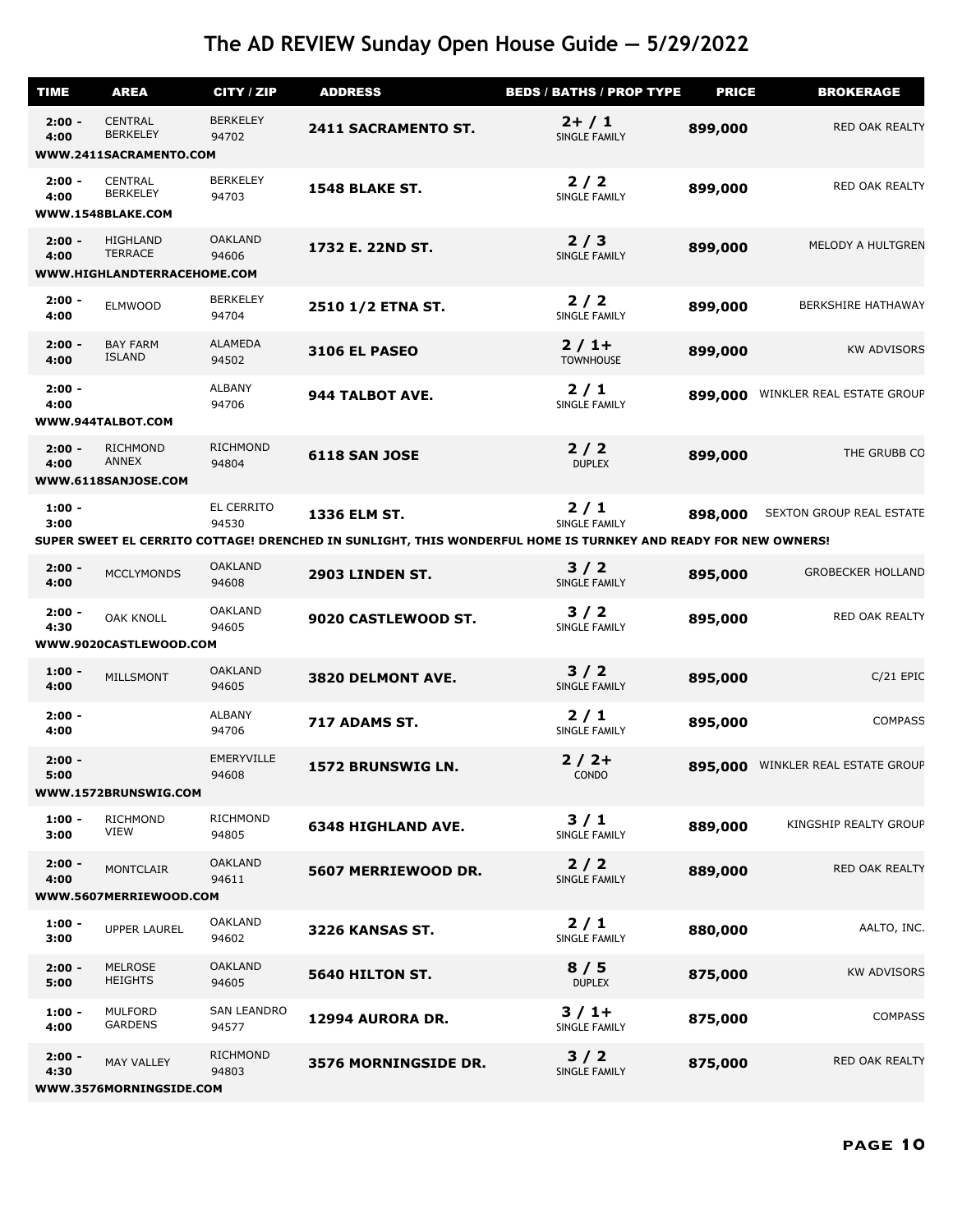| <b>TIME</b>      | <b>AREA</b>                                 | CITY / ZIP                  | <b>ADDRESS</b>                             | <b>BEDS / BATHS / PROP TYPE</b> | <b>PRICE</b> | <b>BROKERAGE</b>                    |
|------------------|---------------------------------------------|-----------------------------|--------------------------------------------|---------------------------------|--------------|-------------------------------------|
| $1:00 -$<br>4:00 | <b>FAIRMONT</b><br><b>TERRACE</b>           | <b>SAN LEANDRO</b><br>94578 | 15950 CAROLYN ST.                          | 3/1<br>SINGLE FAMILY            | 875,000      | INTERO R.E. SERVICES                |
| $2:00 -$<br>5:00 |                                             | <b>SAN LEANDRO</b><br>94578 | 2191 - 167TH AVE.                          | 4/4<br>SINGLE FAMILY            | 869,999      | <b>GRAND REALTY GROUP</b>           |
| $2:00 -$<br>4:00 | <b>MONTCLAIR</b>                            | <b>OAKLAND</b><br>94611     | <b>5673 FLORENCE TERR.</b>                 | $2/2$<br>SINGLE FAMILY          | 869,000      | RED OAK REALTY                      |
|                  | WWW.5673FLORENCETERRACE.COM                 |                             |                                            |                                 |              |                                     |
| $2:00 -$<br>4:00 | <b>HALCYON</b><br><b>FOOTHILL</b>           | <b>SAN LEANDRO</b><br>94578 | 1229 - 144TH AVE.                          | $3/2$<br>SINGLE FAMILY          | 850,000      | <b>COMMUNITY REALTY</b>             |
| $2:00 -$<br>4:00 | <b>EAST END</b>                             | <b>ALAMEDA</b><br>94501     | <b>1617 GOULD CT.</b>                      | $2/1$<br>SINGLE FAMILY          | 849,000      | <b>COMPASS</b>                      |
| $2:00 -$<br>4:00 | ADAMS POINT<br>WWW.283PERKINS.COM           | <b>OAKLAND</b><br>94610     | 283 PERKINS ST.                            | 2/2<br>SINGLE FAMILY            | 849,000      | THE GUNDERMAN GROUP -<br><b>KWL</b> |
| $2:00 -$<br>4:00 | <b>JACK LONDON</b><br>SQUARE                | <b>OAKLAND</b><br>94607     | 428 ALICE ST. #632                         | $2/2$<br>CONDO                  | 849,000      | KIM COLE R.E.                       |
| $2:00 -$<br>4:00 | <b>EAST END</b>                             | ALAMEDA<br>94501            | <b>2609 WASHINGTON ST.</b>                 | $2/1$<br>SINGLE FAMILY          | 849,000      | <b>KELLER WILLIAMS</b>              |
| $2:00 -$<br>4:00 |                                             | EL CERRITO<br>94530         | <b>6719 CUTTING BLVD.</b>                  | $2/1$<br>SINGLE FAMILY          | 849,000      | <b>GREEN EARTH INVESTMENTS</b>      |
| $2:00 -$<br>4:00 | <b>JACK LONDON</b><br>SQUARE                | <b>OAKLAND</b><br>94607     | <b>222 BROADWAY #805</b>                   | $1/1+$<br><b>CONDO</b>          | 849,000      | KIM COLE R.E.                       |
| $1:00 -$<br>4:00 | <b>BONAIRE</b>                              | <b>SAN LEANDRO</b><br>94579 | 14732 ACACIA ST.                           | 3/2<br><b>SINGLE FAMILY</b>     | 848,000      | <b>EVERHOME</b>                     |
| $2:00 -$<br>4:00 | <b>BROADMOOR</b>                            | <b>SAN LEANDRO</b><br>94577 | <b>580 SUPERIOR AVE.</b>                   | $2/1$<br>SINGLE FAMILY          | 829,000      | RINETTI & CO.                       |
| $2:00 -$<br>4:00 | <b>BERKELEY HILLS</b><br>WWW.1322QUEENS.COM | <b>BERKELEY</b><br>94708    | 1322 QUEENS RD.                            | $2/1+$<br>SINGLE FAMILY         | 824,900      | RED OAK REALTY                      |
| $2:30 -$<br>4:00 | <b>EAST PERALTA</b>                         | <b>OAKLAND</b><br>94606     | 530 E. 8TH ST. #107                        | $2/1$<br>CONDO                  | 800,000      | <b>COLDWELL BANKER</b>              |
| $1:00 -$<br>4:00 | <b>RICHMOND N &amp;</b><br>E.               | RICHMOND<br>94804           | 542 - 24TH ST.                             | $5/2+$<br>SINGLE FAMILY         | 799,000      | <b>KELLER WILLIAMS</b>              |
| $2:00 -$<br>4:30 | <b>JACK LONDON</b><br>SQUARE                | <b>OAKLAND</b><br>94607     | 200 - 2ND ST. #102                         | $3/2$<br>CONDO                  | 799,000      | <b>COMPASS</b>                      |
| $1:00 -$<br>4:00 | <b>FRUITVALE</b>                            | <b>OAKLAND</b><br>94602     | 2911 NICOL AVE.                            | 2u /<br><b>DUPLEX</b>           | 799,000      | <b>SERENO GROUP</b>                 |
| $1:00 -$<br>3:00 | MAXWELL PARK                                | <b>OAKLAND</b><br>94619     | <b>3368 WYMAN ST.</b>                      | $2/1$<br>SINGLE FAMILY          | 799,000      | <b>GEZA REALTY</b>                  |
| $2:00 -$<br>4:00 | <b>JACK LONDON</b><br>SQUARE                | <b>OAKLAND</b><br>94607     | 288 - 3RD ST. #106                         | $2/2$<br>CONDO                  | 799,000      | MOSAIK REAL ESTATE                  |
| $1:00 -$<br>4:00 | <b>SOUTHWEST</b><br><b>BERKELEY</b>         | <b>BERKELEY</b><br>94702    | 2747 SAN PABLO AVE. LIVE<br><b>WORK #1</b> | 1/1<br>CONDO                    | 799,000      | POLARIS PACIFIC                     |
| $1:00 -$<br>4:00 | LOWER BAL                                   | <b>SAN LEANDRO</b><br>94578 | 14911 WESTERN AVE.                         | $3/1+$<br>SINGLE FAMILY         | 798,000      | <b>REALTY EXPERTS</b>               |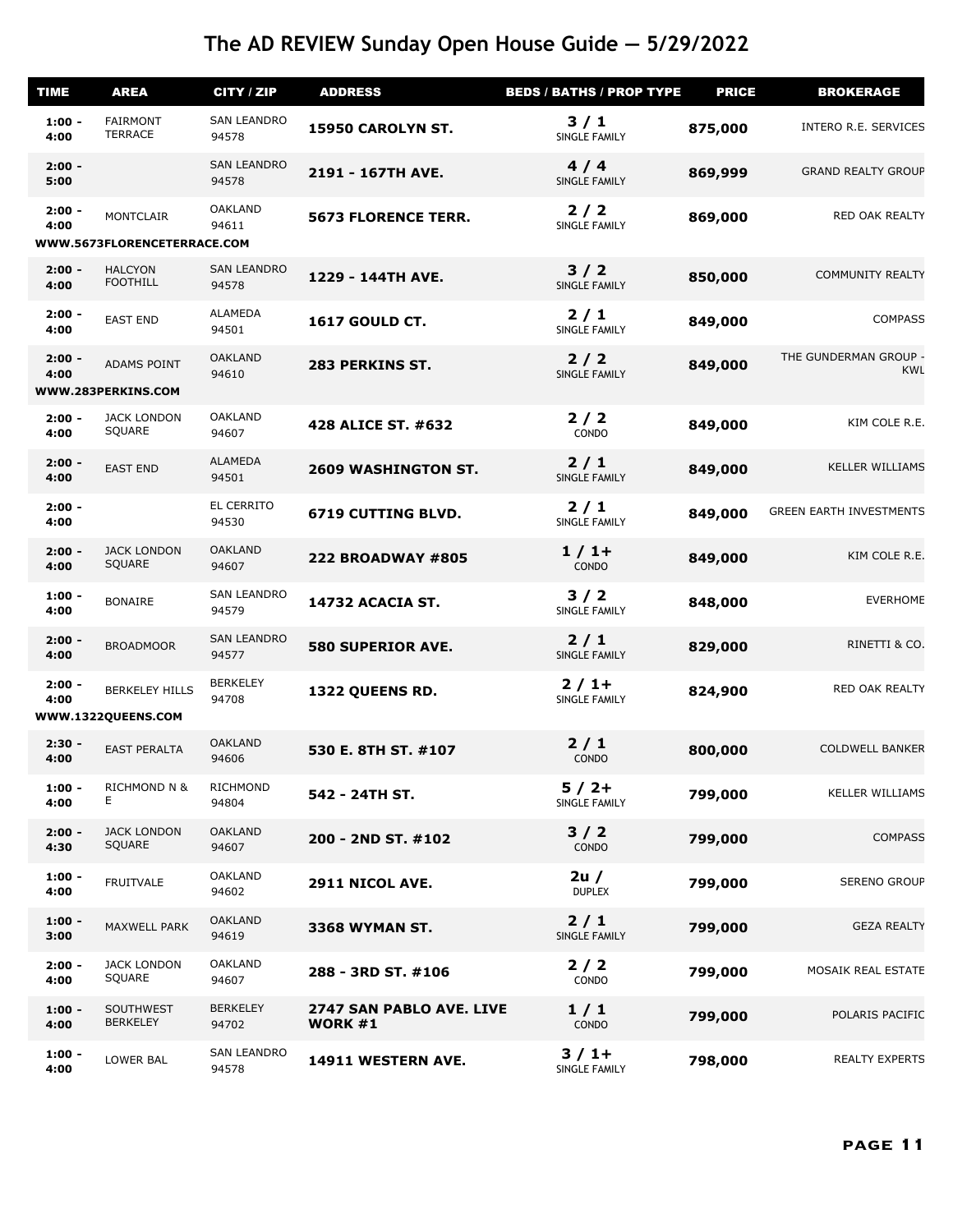| <b>TIME</b>       | <b>AREA</b>                               | CITY / ZIP                  | <b>ADDRESS</b>                                                                           | <b>BEDS / BATHS / PROP TYPE</b> | <b>PRICE</b> | <b>BROKERAGE</b>               |
|-------------------|-------------------------------------------|-----------------------------|------------------------------------------------------------------------------------------|---------------------------------|--------------|--------------------------------|
| $2:00 -$<br>4:30  | <b>TEMESCAL</b>                           | <b>OAKLAND</b><br>94609     | <b>5500 VICENTE WAY</b>                                                                  | 2/1<br>SINGLE FAMILY            | 798,000      | <b>COMPASS</b>                 |
|                   | WWW.5500VICENTEWAY.COM                    |                             |                                                                                          |                                 |              |                                |
| $2:00 -$<br>4:00  | MAXWELL PARK                              | <b>OAKLAND</b><br>94601     | <b>4837 FAIRFAX AVE.</b>                                                                 | 3/3<br>SINGLE FAMILY            | 795,000      | KELLER WILLIAMS REALTY         |
| $2:00 -$<br>4:00  | HIGHLAND<br><b>TERRACE</b>                | <b>OAKLAND</b><br>94606     | 2001 E. 24TH ST.                                                                         | $3/2$<br>SINGLE FAMILY          | 795,000      | <b>REALTY ONE GROUP FUTURE</b> |
| $11:00 -$<br>4:00 |                                           | <b>OAKLAND</b><br>94601     | <b>5247 WENTWORTH AVE.</b>                                                               | $3/3+$<br>SINGLE FAMILY         | 795,000      | EXP REALTY OF CA               |
| $2:00 -$<br>4:30  | <b>MONTCLAIR</b><br>WWW.6960BALSAM.COM    | <b>OAKLAND</b><br>94611     | <b>6960 BALSAM WAY</b>                                                                   | $2/1+$<br>SINGLE FAMILY         | 795,000      | THE GRUBB CO                   |
|                   |                                           |                             |                                                                                          |                                 |              |                                |
| $1:00 -$<br>4:00  | <b>CIVIC CENTER</b>                       | <b>RICHMOND</b><br>94804    | <b>520 CIVIC CENTER ST.</b>                                                              | 3/2<br>SINGLE FAMILY            | 790,000      | JP REAL ESTATE SERV.           |
| $2:00 -$<br>4:30  | WWW.1804SANTACLARA.COM                    | <b>RICHMOND</b><br>94804    | 1804 SANTA CLARA ST.                                                                     | $2/1$<br>SINGLE FAMILY          | 789,000      | <b>COMPASS</b>                 |
|                   |                                           |                             |                                                                                          |                                 |              |                                |
| $2:00 -$<br>4:30  | <b>ADAMS POINT</b>                        | <b>OAKLAND</b><br>94610     | <b>85 VERNON ST. #201</b>                                                                | 2/2<br>CONDO                    | 789,000      | SECURITY PACIFIC               |
| $2:00 -$<br>4:00  | <b>BAJA ELMWOOD</b><br>WWW.2310PRINCE.COM | <b>BERKELEY</b><br>94705    | 2310 PRINCE ST.                                                                          | $1+ / 1$<br>CONDO               | 789,000      | <b>BAY AREA PROPERTIES</b>     |
| $2:00 -$          | MIRA VISTA                                | <b>RICHMOND</b>             | <b>1911 TULARE AVE.</b>                                                                  | 2/1                             | 775,000      | <b>ABIO PROPERTIES</b>         |
| 4:30              |                                           | 94805                       |                                                                                          | SINGLE FAMILY                   |              |                                |
|                   |                                           |                             | HTTPS://ABIOPROPERTIES.COM/LISTINGS/1911-TULARE-AVENUE-RICHMOND-CA-94805-ABIO-PROPERTIES |                                 |              |                                |
| $1:00 -$<br>4:00  | MONTE VISTA<br><b>VILLAS</b>              | <b>OAKLAND</b><br>94605     | <b>6184 OLD QUARRY LOOP</b>                                                              | $2/2+$<br>CONDO                 | 775,000      | <b>COLDWELL BANKER</b>         |
| $2:00 -$<br>4:00  | <b>MARINA BAY</b>                         | <b>RICHMOND</b><br>94804    | 1600 WRIGHT AVE.                                                                         | $2/2+$<br><b>TOWNHOUSE</b>      | 770,000      | <b>COMPASS</b>                 |
| $2:00 -$<br>4:00  | <b>RICHMOND N &amp;</b><br>Е.             | <b>RICHMOND</b><br>94804    | <b>635 CIVIC CENTER ST.</b>                                                              | $3/1+$<br>SINGLE FAMILY         | 749,000      | OWN REAL ESTATE                |
| $2:00 -$<br>4:00  |                                           | <b>HERCULES</b><br>94547    | <b>56 SCOTTS VALLEY</b>                                                                  | $3/2+$<br><b>TOWNHOUSE</b>      | 730,000      | WINKLER REAL ESTATE GROUP      |
|                   | WWW.56SCOTTSVALLEY.COM                    |                             |                                                                                          |                                 |              |                                |
| $2:00 -$<br>4:00  | MAY VALLEY<br>WWW.5024SWEETWOOD.COM       | <b>RICHMOND</b><br>94803    | 5024 SWEETWOOD DR.                                                                       | 3/3<br>SINGLE FAMILY            | 725,000      | RED OAK REALTY                 |
|                   |                                           |                             |                                                                                          |                                 |              |                                |
| $1:00 -$<br>3:00  |                                           | EL SOBRANTE<br>94803        | 4600 DRIFTWOOD CT.                                                                       | 3/2<br>SINGLE FAMILY            | 724,900      | <b>SECURITY PACIFIC</b>        |
| $2:00 -$<br>5:00  |                                           | EL SOBRANTE<br>94803        | 4087 LA COLINA RD.                                                                       | $3/2$<br>SINGLE FAMILY          | 719,000      | <b>SECURITY PACIFIC</b>        |
| $2:00 -$<br>4:00  | <b>JACK LONDON</b><br>SQUARE              | <b>OAKLAND</b><br>94607     | 311 OAK ST. #837                                                                         | $1/1+$<br>CONDO                 | 710,000      | <b>REDFIN</b>                  |
| $1:00 -$<br>4:00  | <b>DAVIS TRACT</b>                        | <b>SAN LEANDRO</b><br>94577 | <b>488 CASCADE RD.</b>                                                                   | $2/1$<br>SINGLE FAMILY          | 699,900      | <b>KW ADVISORS</b>             |
| $2:00 -$<br>4:30  | <b>CLAWSON</b>                            | <b>OAKLAND</b><br>94608     | 1015 - 32ND ST.                                                                          | 3/1<br>SINGLE FAMILY            | 699,000      | SOTHEBY'S INT'L. REALTY        |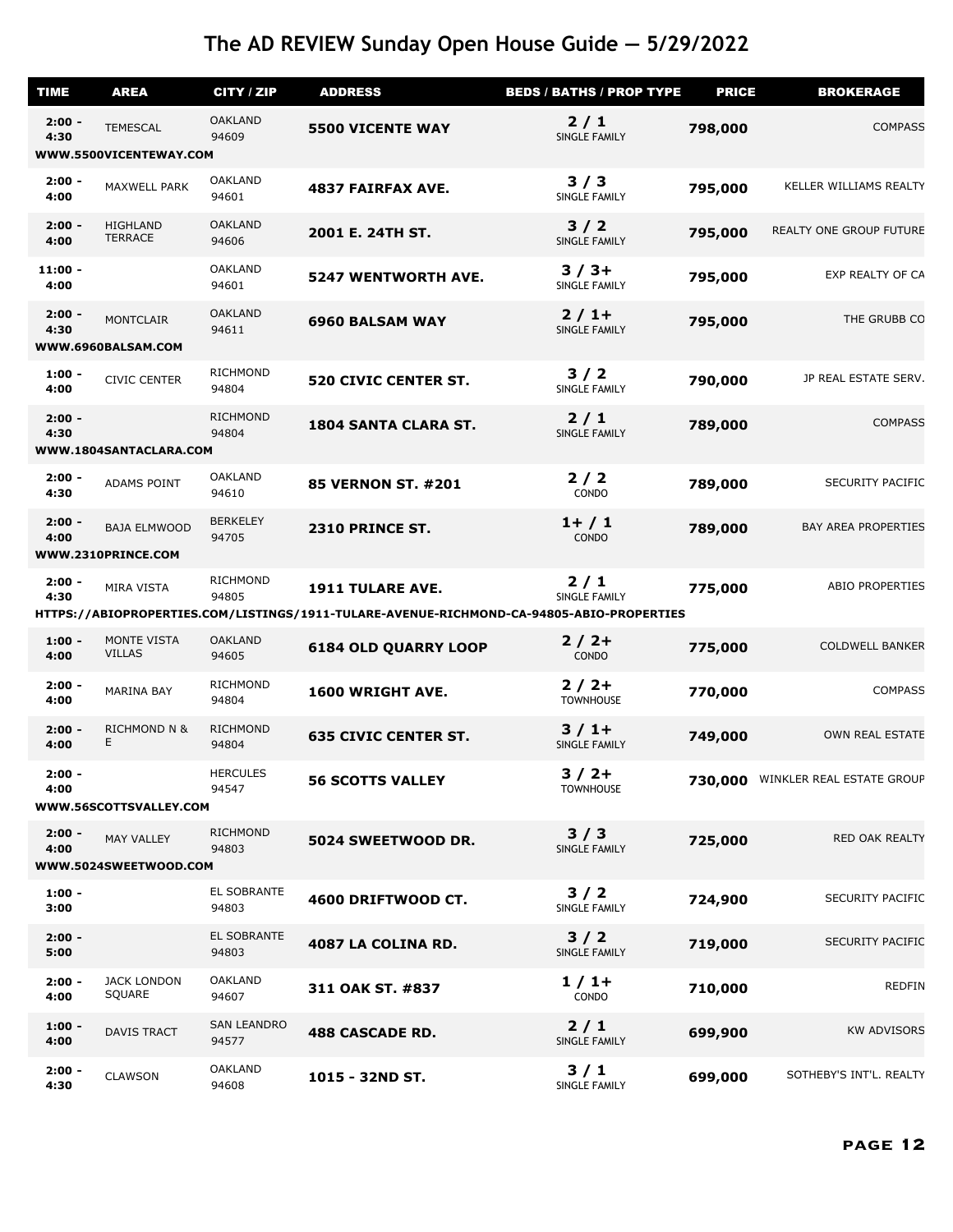| <b>TIME</b>       | <b>AREA</b>                                             | CITY / ZIP                  | <b>ADDRESS</b>                                                                                                  | <b>BEDS / BATHS / PROP TYPE</b> | <b>PRICE</b> | <b>BROKERAGE</b>               |
|-------------------|---------------------------------------------------------|-----------------------------|-----------------------------------------------------------------------------------------------------------------|---------------------------------|--------------|--------------------------------|
| $1:00 -$<br>4:00  | ALLENDALE                                               | <b>OAKLAND</b><br>94619     | <b>2815 ABBEY ST.</b>                                                                                           | 3/2<br>SINGLE FAMILY            | 699,000      | EXP REALTY OF CA               |
| $2:00 -$<br>4:30  | <b>BUSHROD</b>                                          | <b>OAKLAND</b><br>94609     | 414 - 40TH ST. #305                                                                                             | 2/2<br>CONDO                    | 699,000      | RED OAK REALTY                 |
|                   | WWW.40THSTCONDO.COM                                     |                             |                                                                                                                 |                                 |              |                                |
| $2:00 -$<br>4:30  |                                                         | EL CERRITO<br>94530         | <b>1531 ELM ST.</b>                                                                                             | $2/1$<br><b>SINGLE FAMILY</b>   | 699,000      | <b>COMPASS</b>                 |
| $1:00 -$<br>3:00  | PIEDMONT AVE.                                           | <b>OAKLAND</b><br>94611     | <b>323 MONTE VISTA AVE. #304</b>                                                                                | $2/1$<br>CONDO                  | 699,000      | <b>VANGUARD PROPERTIES</b>     |
| $1:00 -$<br>4:00  | <b>FAIRMONT</b><br><b>TERRACE</b>                       | <b>SAN LEANDRO</b><br>94578 | 16098 SELBORNE DR.                                                                                              | $2/1$<br>SINGLE FAMILY          | 699,000      | INTERO R.E. SERVICES           |
| $2:00 -$<br>4:30  | <b>RICHMOND</b><br>ANNEX<br>WWW.1547MARIPOSA.COM        | <b>RICHMOND</b><br>94804    | 1547 MARIPOSA ST.                                                                                               | $2/1$<br>SINGLE FAMILY          | 699,000      | <b>DISTRICT HOMES</b>          |
| $1:00 -$<br>4:00  | <b>JACK LONDON</b><br>SQUARE                            | <b>OAKLAND</b><br>94607     | 311 OAK ST. #840                                                                                                | 1/1<br>CONDO                    | 699,000      | <b>COLDWELL BANKER</b>         |
| $2:00 -$<br>4:00  | <b>CLAWSON</b>                                          | <b>OAKLAND</b><br>94608     | 3110 ADELINE ST. #122                                                                                           | 1/2<br>CONDO                    | 699,000      | <b>COMPASS</b>                 |
| $12:00 -$<br>4:00 | <b>MONTE VISTA</b><br><b>VILLAS</b>                     | <b>OAKLAND</b><br>94605     | <b>6132 OLD QUARRY LOOP</b>                                                                                     | 2/2<br>CONDO                    | 698,888      | EXP REALTY OF CA               |
| $1:00 -$<br>4:00  | <b>RICHMOND N &amp;</b><br>Е                            | <b>RICHMOND</b><br>94804    | <b>2533 ANDRADE AVE.</b>                                                                                        | 4/2<br>SINGLE FAMILY            | 698,000      | BETTER HOMES & GARDENS RP      |
| $1:00 -$<br>3:00  | <b>HILLTOP</b>                                          | <b>RICHMOND</b><br>94806    | 2645 MOYERS RD.                                                                                                 | 4/2<br>SINGLE FAMILY            | 698,000      | C/21 REAL ESTATE ALLIANCE      |
| $2:00 -$<br>4:30  | EL SOBRANTE<br><b>HILL</b>                              | EL SOBRANTE<br>94803        | 5600 CIRCLE DR.                                                                                                 | 2/1<br>SINGLE FAMILY            | 695,000      | <b>COLDWELL BANKER BARTELS</b> |
| $1:00 -$<br>3:00  | <b>WEST END</b>                                         | <b>ALAMEDA</b><br>94501     | <b>624 HAIGHT AVE.</b>                                                                                          | 1/1<br>SINGLE FAMILY            | 695,000      | BAY REAL ESTATE GROUP          |
| $1:00 -$<br>5:00  |                                                         | <b>RICHMOND</b><br>94806    | 820 SUMMER LN.                                                                                                  | $3/2+$<br><b>TOWNHOUSE</b>      | 689,000      | EXP REALTY OF CA               |
| $2:00 -$<br>4:30  | <b>RICHMOND</b><br><b>ANNEX</b><br>WWW.2010PLACER.COM   | <b>RICHMOND</b><br>94804    | 2010 PLACER ST.                                                                                                 | $2/1$<br>SINGLE FAMILY          | 685,000      | RED OAK REALTY                 |
| $1:00 -$<br>3:00  | <b>GLENVIEW</b>                                         | <b>OAKLAND</b><br>94610     | <b>3746 PARK BLVD. #A</b>                                                                                       | 1/1<br>CONDO                    | 684,900      | <b>COMPASS</b>                 |
| $2:00 -$<br>4:00  | <b>BELLA VISTA</b>                                      | <b>OAKLAND</b><br>94606     | 2728 - 12TH AVE.                                                                                                | $2/1$<br>SINGLE FAMILY          | 679,000      | RED OAK REALTY                 |
|                   | WWW.THEREALRUDDEROW.COM/2728-12TH-AVE                   |                             |                                                                                                                 |                                 |              |                                |
| $2:00 -$<br>4:00  | <b>RICHMOND</b><br><b>ANNEX</b>                         | <b>RICHMOND</b><br>94804    | 5111 TEHAMA AVE.                                                                                                | $2/1$<br>SINGLE FAMILY          | 679,000      | SECURITY PACIFIC               |
| $2:00 -$<br>4:00  | <b>CENTRAL</b><br><b>BERKELEY</b><br>WWW.1732HEARST.COM | <b>BERKELEY</b><br>94703    | <b>1732 HEARST AVE. #4</b>                                                                                      | 1/1<br>CONDO                    | 679,000      | RED OAK REALTY                 |
| $2:00 -$          | SOUTH                                                   | <b>BERKELEY</b>             | 1715 ASHBY AVE.                                                                                                 | 1/2                             | 679,000      | <b>COMPASS</b>                 |
| 4:30              | <b>BERKELEY</b>                                         | 94703                       | VELO STATION IN BERKELEY. 4 RECENTLY RENOVATED SUNNY CONDOS W/ PRIVATE ENTRANCES & PRIVATE YARDS STEPS TO BART. | CONDO                           |              |                                |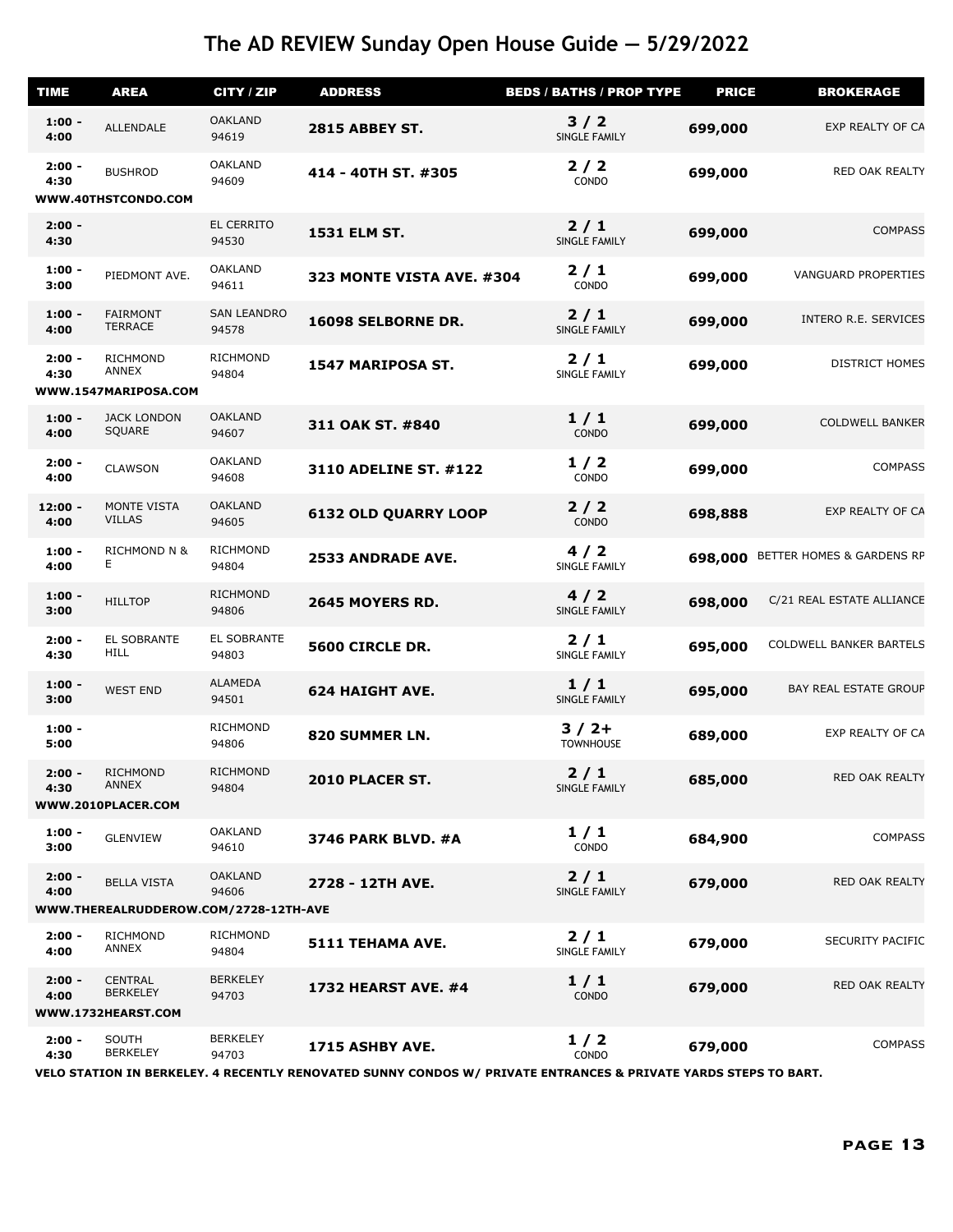| <b>TIME</b>       | <b>AREA</b>                                      | <b>CITY / ZIP</b>         | <b>ADDRESS</b>               | <b>BEDS / BATHS / PROP TYPE</b> | <b>PRICE</b> | <b>BROKERAGE</b>         |
|-------------------|--------------------------------------------------|---------------------------|------------------------------|---------------------------------|--------------|--------------------------|
| $1:00 -$<br>4:00  | <b>OLD OAKLAND</b>                               | <b>OAKLAND</b><br>94607   | 585 NINTH ST. #320           | $2/2$<br>CONDO                  | 678,000      | <b>BEATITUDES REALTY</b> |
| $2:00 -$<br>4:00  | <b>PATTEN</b>                                    | <b>OAKLAND</b><br>94601   | <b>3263 HYDE ST.</b>         | 3/3<br>SINGLE FAMILY            | 675,000      | KELLER WILLIAMS REALTY   |
| $1:00 -$<br>4:00  | <b>FREMONT</b>                                   | <b>OAKLAND</b><br>94601   | <b>5015 BANCROFT AVE.</b>    | $2/1$<br>SINGLE FAMILY          | 670,000      | <b>COLDWELL BANKER</b>   |
| $2:00 -$<br>4:00  | <b>TOLER HEIGHTS</b>                             | <b>OAKLAND</b><br>94603   | 2328 WARNER AVE.             | 3/1<br>SINGLE FAMILY            | 669,000      | JBD WAITE CORPORATION    |
| $1:00 -$<br>3:00  | CHINATOWN                                        | <b>OAKLAND</b><br>94607   | <b>1020 JACKSON ST. #405</b> | $2/2$<br>CONDO                  | 669,000      | RED OAK REALTY           |
| $2:00 -$<br>4:00  | <b>WEST OAKLAND</b>                              | <b>OAKLAND</b><br>94607   | 2021-23 FILBERT ST.          | 2u / 2<br><b>DUPLEX</b>         | 650,000      | KELLER WILLIAMS REALTY   |
| $2:00 -$<br>4:30  | <b>RICHMOND N &amp;</b><br>E.                    | <b>RICHMOND</b><br>94804  | <b>2920 HUMPHREY AVE.</b>    | $3/1+$<br>SINGLE FAMILY         | 649,999      | S & R HOMES REALTY       |
| $12:00 -$<br>3:00 | <b>JEFFERSON</b>                                 | <b>OAKLAND</b><br>94601   | 1917 - 40TH AVE.             | 3/2<br>SINGLE FAMILY            | 649,950      | FOHL AND HERNANDEZ R.E   |
| $10:00 -$<br>1:00 | <b>DOGTOWN</b>                                   | <b>OAKLAND</b><br>94608   | 1565 - 32ND ST. #5           | $2/2$<br>CONDO                  | 649,888      | <b>COTTON REALTY</b>     |
| $1:00 -$<br>4:00  | PRESCOTT                                         | <b>OAKLAND</b><br>94607   | 336 PERALTA ST.              | 4/1<br>SINGLE FAMILY            | 649,000      | EXP REALTY OF CA         |
| $1:00 -$<br>4:00  | <b>FAIRFAX</b>                                   | <b>OAKLAND</b><br>94601   | <b>5460 FOOTHILL BLVD.</b>   | 4/2<br>SINGLE FAMILY            | 649,000      | EXP REALTY OF CA         |
| $2:00 -$<br>4:00  |                                                  | <b>SAN PABLO</b><br>94806 | <b>2967 DEVON WAY</b>        | 3/1<br><b>SINGLE FAMILY</b>     | 649,000      | RAF INVESTMENT SERVICES  |
| $2:00 -$<br>4:00  | ALLENDALE                                        | <b>OAKLAND</b><br>94619   | <b>4262 SUTER ST.</b>        | 3/3<br>SINGLE FAMILY            | 649,000      | SEQUOIA R.E.             |
| $1:00 -$<br>3:00  | <b>WEST OAKLAND</b>                              | <b>OAKLAND</b><br>94607   | 303 ZEPHYR DR.               | $2/2+$<br>SINGLE FAMILY         | 649,000      | <b>COMPASS</b>           |
| $2:00 -$<br>5:00  | <b>FREMONT</b>                                   | <b>OAKLAND</b><br>94601   | <b>5060 BANCROFT AVE.</b>    | $2/1$<br>SINGLE FAMILY          | 649,000      | <b>COLDWELL BANKER</b>   |
| $1:00 -$<br>3:00  | <b>BRIDGEWATER</b>                               | EMERYVILLE<br>94608       | 6400 CHRISTIE AVE. #1101     | 2/2<br>CONDO                    | 649,000      | <b>COMPASS</b>           |
| $2:00 -$<br>4:30  | WWW.VELOSTATIONHOMES.COM                         | <b>BERKELEY</b><br>94703  | 1703 ASHBY AVE.              | $2/1$<br>CONDO                  | 649,000      | <b>COMPASS</b>           |
| $11:00 -$<br>4:00 |                                                  | <b>RICHMOND</b><br>94806  | 440 SUMMER LN.               | $3/2+$<br><b>TOWNHOUSE</b>      | 629,888      | KINETIC REAL ESTATE      |
| $2:00 -$<br>4:00  | <b>LAKE MERRITT</b>                              | <b>OAKLAND</b><br>94612   | 1 LAKESIDE DR. #817          | 1/1<br><b>CONDO</b>             | 629,888      | <b>KELLER WILLIAMS</b>   |
|                   | MODERN AND STYLISH CONDO WITH LAKE MERRITT VIEWS |                           |                              |                                 |              |                          |
| $2:00 -$<br>4:30  | ADAMS POINT<br>WWW.325LENOX208.COM               | <b>OAKLAND</b><br>94610   | 325 LENOX AVE. #208          | $2/1+$<br>CONDO                 | 629,000      | CORCORAN GLOBAL LIVING   |
| $1:00 -$<br>4:00  | ALBANY HILL                                      | <b>ALBANY</b><br>94706    | 535 PIERCE ST. #3313         | $2/2$<br>CONDO                  | 628,000      | <b>ANTEC REALTY</b>      |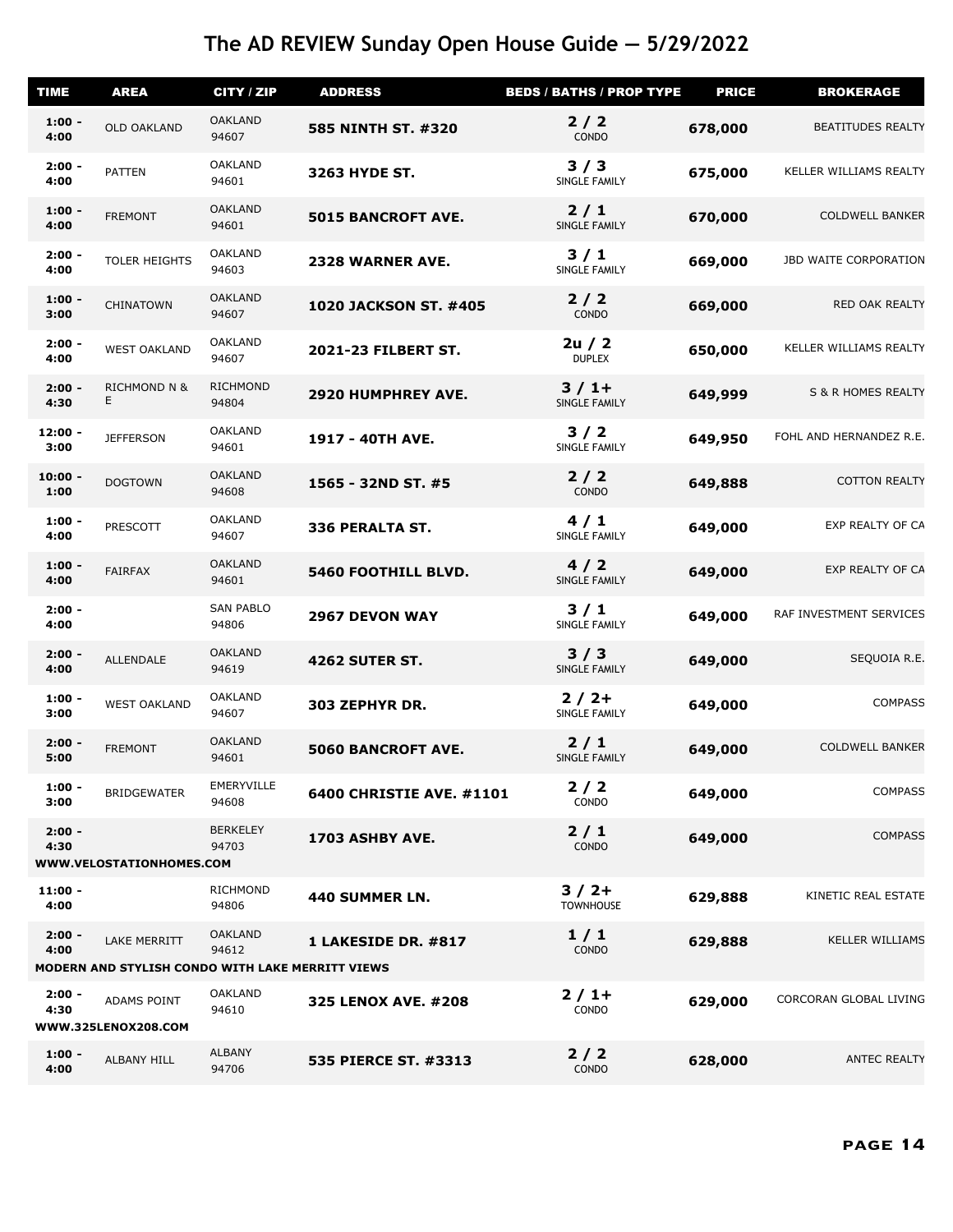| <b>TIME</b>       | <b>AREA</b>                                 | CITY / ZIP                | <b>ADDRESS</b>                                                                                                       | <b>BEDS / BATHS / PROP TYPE</b> | <b>PRICE</b> | <b>BROKERAGE</b>                    |
|-------------------|---------------------------------------------|---------------------------|----------------------------------------------------------------------------------------------------------------------|---------------------------------|--------------|-------------------------------------|
| $2:00 -$<br>4:00  | <b>SAN ANTONIO</b>                          | <b>OAKLAND</b><br>94606   | 2136 FOOTHILL BLVD.                                                                                                  | 4/2<br>SINGLE FAMILY            | 625,000      | <b>COMPASS</b>                      |
| $1:00 -$<br>3:00  | <b>CHINATOWN</b>                            | <b>OAKLAND</b><br>94607   | <b>801 FRANKLIN ST. #1230</b>                                                                                        | $2/1+$<br>CONDO                 | 625,000      | PACIFIC SALES & MGT.                |
| $1:00 -$<br>4:00  |                                             | EL SOBRANTE<br>94803      | <b>648 ANDREWS WAY</b>                                                                                               | $2/1$<br>CONDO                  | 625,000      | <b>KELLER WILLIAMS</b>              |
| $1:30 -$<br>3:30  | <b>LAKE MERRITT</b>                         | <b>OAKLAND</b><br>94606   | 1018 - 4TH AVE. #201                                                                                                 | 0/1<br>CONDO                    | 620,000      | <b>COMPASS</b>                      |
| $2:00 -$<br>4:00  | <b>JACK LONDON</b><br>SQUARE                | <b>OAKLAND</b><br>94607   | 311 OAK ST. #829                                                                                                     | 1/1<br>CONDO                    | 615,000      | STAFFORD R.E.                       |
| $2:00 -$<br>4:00  | WWW.1425HUMBOLDTAVE.COM                     | <b>SAN PABLO</b><br>94806 | 1425 HUMBOLDT AVE.                                                                                                   | 3/1<br>SINGLE FAMILY            | 599,000      | RED OAK REALTY                      |
| $11:00 -$<br>2:00 | <b>BROOKFIELD</b><br>VILLAGE                | <b>OAKLAND</b><br>94603   | <b>45 CARY CT.</b>                                                                                                   | $3/2$<br>SINGLE FAMILY          | 599,000      | TRULY REAL ESTATE                   |
| $2:00 -$<br>4:00  | <b>SAN LEANDRO</b><br><b>BORDER</b>         | <b>OAKLAND</b><br>94603   | <b>2439 DURANT AVE.</b>                                                                                              | $2/1$<br>SINGLE FAMILY          | 599,000      | HOWARD KANE, BROKER                 |
| $2:00 -$<br>4:00  | <b>ALBANY HILL</b><br>WWW.535PIERCE1114.COM | <b>ALBANY</b><br>94706    | 535 PIERCE ST. #1114                                                                                                 | 2/2<br>CONDO                    | 599,000      | WINKLER REAL ESTATE GROUP           |
| $1:00 -$<br>3:00  | <b>NORTH</b><br><b>BERKELEY</b>             | <b>BERKELEY</b><br>94710  | 1032 DELAWARE ST. #D                                                                                                 | $2/1$<br>CONDO                  | 598,000      | <b>COMPASS</b>                      |
| $2:00 -$<br>4:30  | <b>WEST OAKLAND</b>                         | <b>OAKLAND</b><br>94607   | 856 ISABELLA ST.                                                                                                     | $2/1$<br>SINGLE FAMILY          | 595,000      | <b>COMPASS</b>                      |
|                   |                                             |                           | COTTAGE IN DEEP GARDEN OASIS, WOOD FLRS, BAY WINDOW, ECLECTIC FUN KIT W/ BREAKFAST NOOK, FDR, STUDIO, FABULOUS YARD. |                                 |              |                                     |
| $2:00 -$<br>4:00  | <b>EAST END</b><br>WWW.2260ASANJOSE.COM     | <b>ALAMEDA</b><br>94501   | <b>2260 SAN JOSE AVE. #A</b>                                                                                         | 1/1<br>SINGLE FAMILY            | 595,000      | THE GUNDERMAN GROUP -<br><b>KWL</b> |
| $1:00 -$<br>4:00  | <b>RICHMOND N &amp;</b><br>Е                | <b>RICHMOND</b><br>94805  | 3800 BARRETT AVE.                                                                                                    | $2/1$<br>SINGLE FAMILY          | 590,000      | JP REAL ESTATE SERV.                |
| $1:00 -$<br>3:00  | <b>CHINATOWN</b>                            | <b>OAKLAND</b><br>94607   | <b>801 FRANKLIN ST. #306</b>                                                                                         | $2/1+$<br>CONDO                 | 589,000      | PACIFIC SALES 7<br>MANAGEMENT       |
| $2:00 -$<br>4:30  | <b>UPTOWN</b>                               | <b>OAKLAND</b><br>94612   | <b>630 THOMAS L BERKLEY WAY</b><br>#501                                                                              | 1/1<br>CONDO                    | 589,000      | <b>GOLDEN GATE   SOTHEBY'S</b>      |
| $2:00 -$<br>4:00  | PACIFIC PARK<br>PLAZA                       | EMERYVILLE<br>94608       | <b>6363 CHRISTIE AVE. #1424</b>                                                                                      | 1/1<br>CONDO                    | 579,000      | <b>GOLDEN GATE   SOTHEBY'S</b>      |
| $2:00 -$<br>4:00  | CASTLEMONT                                  | <b>OAKLAND</b><br>94603   | 2421 - 96TH AVE.                                                                                                     | 2/1<br>SINGLE FAMILY            | 578,888      | <b>HOME REALTY</b>                  |
| $2:00 -$<br>4:00  | PIEDMONT AVE.<br>WWW.625ELDORADO.COM        | <b>OAKLAND</b><br>94611   | <b>625 EL DORADO AVE. #107</b>                                                                                       | $2/1$<br>CONDO                  | 575,000      | <b>GOLDEN GATE SOTHEBY'S</b>        |
| $2:00 -$<br>4:00  | <b>PATTEN</b>                               | <b>OAKLAND</b><br>94601   | <b>3156 BONA ST.</b>                                                                                                 | $2/1$<br>SINGLE FAMILY          | 560,000      | LEGACY R.E.                         |
| $1:00 -$<br>4:00  | <b>JACK LONDON</b><br>SQUARE                | <b>OAKLAND</b><br>94607   | 200 - 2ND ST. #205                                                                                                   | 1/1<br>CONDO                    | 560,000      | <b>COMPASS</b>                      |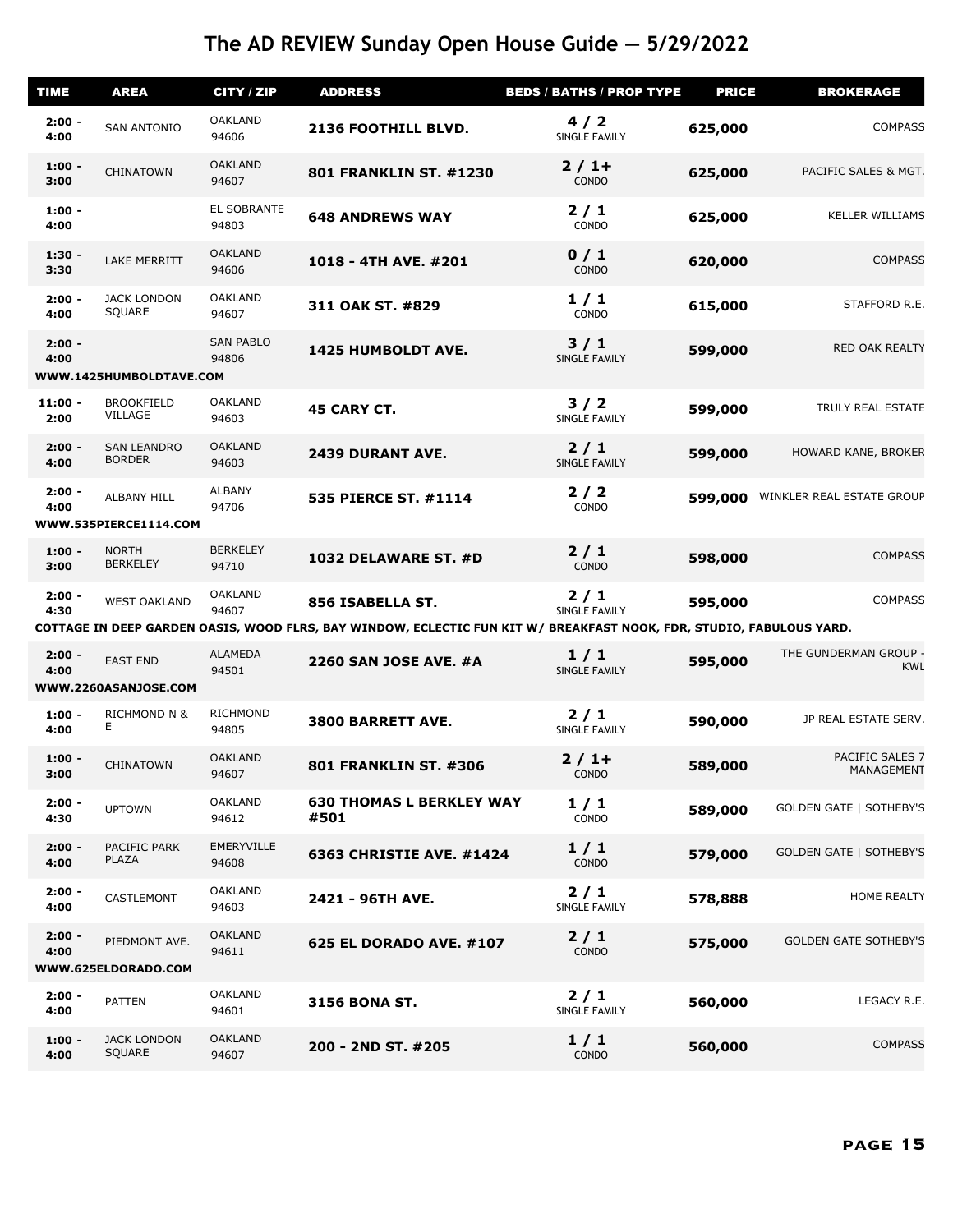| <b>TIME</b>      | <b>AREA</b>                                   | CITY / ZIP                  | <b>ADDRESS</b>                                                                                                   | <b>BEDS / BATHS / PROP TYPE</b> | <b>PRICE</b> | <b>BROKERAGE</b>               |
|------------------|-----------------------------------------------|-----------------------------|------------------------------------------------------------------------------------------------------------------|---------------------------------|--------------|--------------------------------|
| $2:00 -$<br>4:30 | ADAMS POINT                                   | <b>OAKLAND</b><br>94610     | 377 PALM AVE. #203                                                                                               | $2/2$<br>CONDO                  | 550,000      | CORCORANGL                     |
|                  | WWW.377PALM203.COM                            |                             |                                                                                                                  |                                 |              |                                |
| $2:00 -$<br>4:00 |                                               | <b>HERCULES</b><br>94547    | <b>101 TIDEWATER DR.</b>                                                                                         | 2/2<br><b>CONDO</b>             | 550,000      | RAF INVESTMENT SERVICES        |
| $1:00 -$<br>4:00 |                                               | <b>SAN PABLO</b><br>94806   | 104 CARMEL ST.                                                                                                   | 2/2<br>CONDO                    | 549,000      | <b>COLDWELL BANKER</b>         |
| $2:00 -$<br>4:00 | <b>MULFORD</b><br><b>GARDENS</b>              | <b>SAN LEANDRO</b><br>94577 | 2327 FAIRWAY DR.                                                                                                 | $2/2$<br>CONDO                  | 549,000      | RINETTI & CO.                  |
| $2:00 -$<br>4:00 | <b>CENTRAL</b><br><b>BERKELEY</b>             | <b>BERKELEY</b><br>94704    | <b>2216 BLAKE ST.</b>                                                                                            | $3+ / 2$<br><b>CONDO</b>        | 525,000      | <b>COLDWELL BANKER</b>         |
|                  |                                               |                             | OPPURTUNITY KNOCKS! 1 OF 2 FIRE DAMAGED CONDOS IN CLASSIC VICTORIAN BLDG NEAR UCB, BERKELEY BOWL, DOWNTOWN BERK. |                                 |              |                                |
| $1:00 -$<br>4:00 | <b>NOBE</b>                                   | <b>OAKLAND</b><br>94608     | 1007 - 41ST ST. #313                                                                                             | 1/1<br>CONDO                    | 525,000      | INTERO R.E. SERVICES           |
| $1:00 -$<br>4:00 | ADAMS POINT                                   | <b>OAKLAND</b><br>94610     | 320 LEE ST. #1104                                                                                                | 1/1<br>SINGLE FAMILY            | 525,000      | <b>COMPASS</b>                 |
| $2:00 -$<br>4:00 | <b>PARKWOODS</b>                              | <b>OAKLAND</b><br>94618     | <b>260 CALDECOTT LN. #207</b>                                                                                    | 1/1<br>CONDO                    | 515,000      | <b>COMPASS</b>                 |
| $2:00 -$<br>4:00 | <b>UPTOWN</b>                                 | <b>OAKLAND</b><br>94612     | <b>630 THOMAS L BERKLEY WAY</b><br>#502                                                                          | 1/1<br>CONDO                    | 509,000      | MERRILL SIGNATURE PROP.        |
| $2:00 -$<br>4:00 | <b>GATEVIEW</b><br>WWW.555PIERCE308.COM       | <b>ALBANY</b><br>94706      | <b>555 PIERCE ST. #308</b>                                                                                       | $2/2$<br><b>CONDO</b>           | 499,999      | WINKLER REAL ESTATE GROUP      |
|                  |                                               |                             |                                                                                                                  |                                 |              |                                |
| $2:00 -$<br>4:00 |                                               | <b>SAN PABLO</b><br>94806   | <b>2209 BUSH AVE.</b>                                                                                            | $2/1$<br><b>SINGLE FAMILY</b>   | 499,500      | <b>COLDWELL BANKER</b>         |
| $1:00 -$<br>4:00 | <b>HAVENSCOURT</b>                            | <b>OAKLAND</b><br>94621     | 1450 - 67TH AVE.                                                                                                 | $2/1$<br>SINGLE FAMILY          | 498,000      | <b>BHG   RELIANCE PARTNERS</b> |
| $1:00 -$<br>4:00 |                                               | <b>SAN PABLO</b><br>94806   | <b>1740 POST AVE.</b>                                                                                            | $2/1$<br>SINGLE FAMILY          | 497,700      | <b>COMPASS</b>                 |
| $2:00 -$<br>4:00 | <b>MARINA BAY</b><br>WWW.ZIPCODEMARINABAY.COM | <b>RICHMOND</b><br>94804    | <b>57 SHORELINE CT.</b>                                                                                          | $2/1$<br>CONDO                  | 495,000      | ZIP CODE EAST BAY              |
|                  |                                               |                             |                                                                                                                  |                                 |              |                                |
| $2:00 -$<br>5:00 |                                               | <b>SAN PABLO</b><br>94806   | 1010 CEDAR TERR.                                                                                                 | $3/2+$<br><b>CONDO</b>          | 489,000      | <b>COMPASS</b>                 |
| $2:00 -$<br>4:30 | PILL HILL<br>WWW.56629THST.COM                | <b>OAKLAND</b><br>94609     | 566 - 29TH ST.                                                                                                   | 2/1<br>CONDO                    | 489,000      | SOTHEBY'S INTERNATIONAL        |
| $1:30 -$<br>3:30 | WATERGATE                                     | EMERYVILLE<br>94608         | 6 ADMIRAL DR. #A474                                                                                              | 1/1<br>CONDO                    | 485,000      | <b>DISTRICT HOMES</b>          |
| $2:00 -$<br>4:00 | WWW.305ROSEMARIE.COM                          | <b>OTHER</b><br>94565       | <b>305 ROSEMARIE PL.</b>                                                                                         | $2/1+$<br><b>TOWNHOUSE</b>      | 479,000      | WINKLER REAL ESTATE GROUP      |
|                  |                                               |                             |                                                                                                                  |                                 |              |                                |
| $2:00 -$<br>4:00 | <b>ADAMS POINT</b>                            | <b>OAKLAND</b><br>94610     | 199 MONTECITO AVE. #206                                                                                          | 1/1<br>CONDO                    | 465,000      | <b>VANGUARD PROPERTIES</b>     |
| $1:00 -$<br>4:00 | <b>HILLTOP</b>                                | <b>RICHMOND</b><br>94806    | 3693 WEST CT.                                                                                                    | 2/2<br>CONDO                    | 459,000      | <b>SECURITY PACIFIC</b>        |